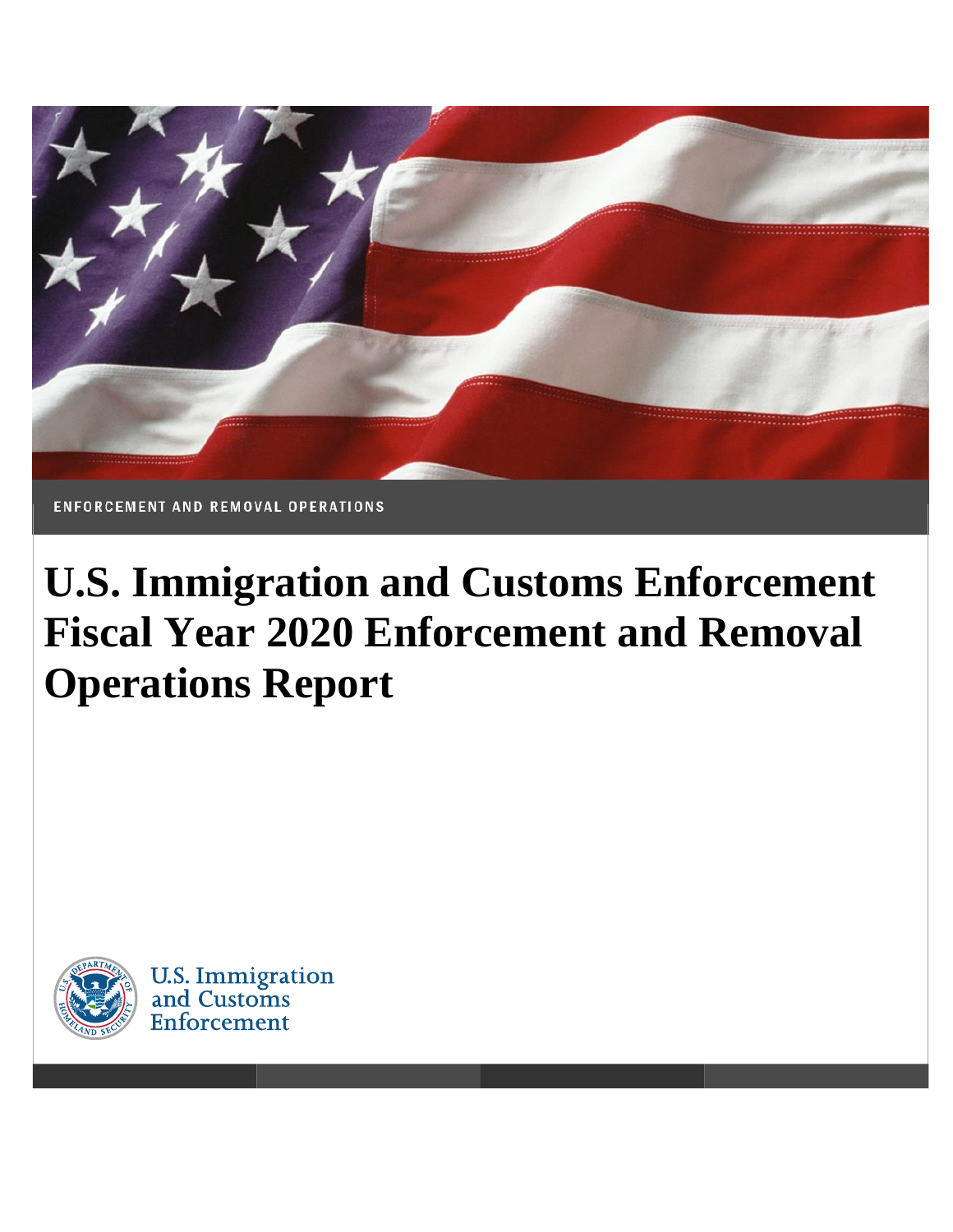| <b>Table of Contents</b> |
|--------------------------|
|--------------------------|

| Removals of USBP Apprehended Family Units and Unaccompanied Alien Children 20 |  |
|-------------------------------------------------------------------------------|--|
|                                                                               |  |
|                                                                               |  |
|                                                                               |  |
|                                                                               |  |
|                                                                               |  |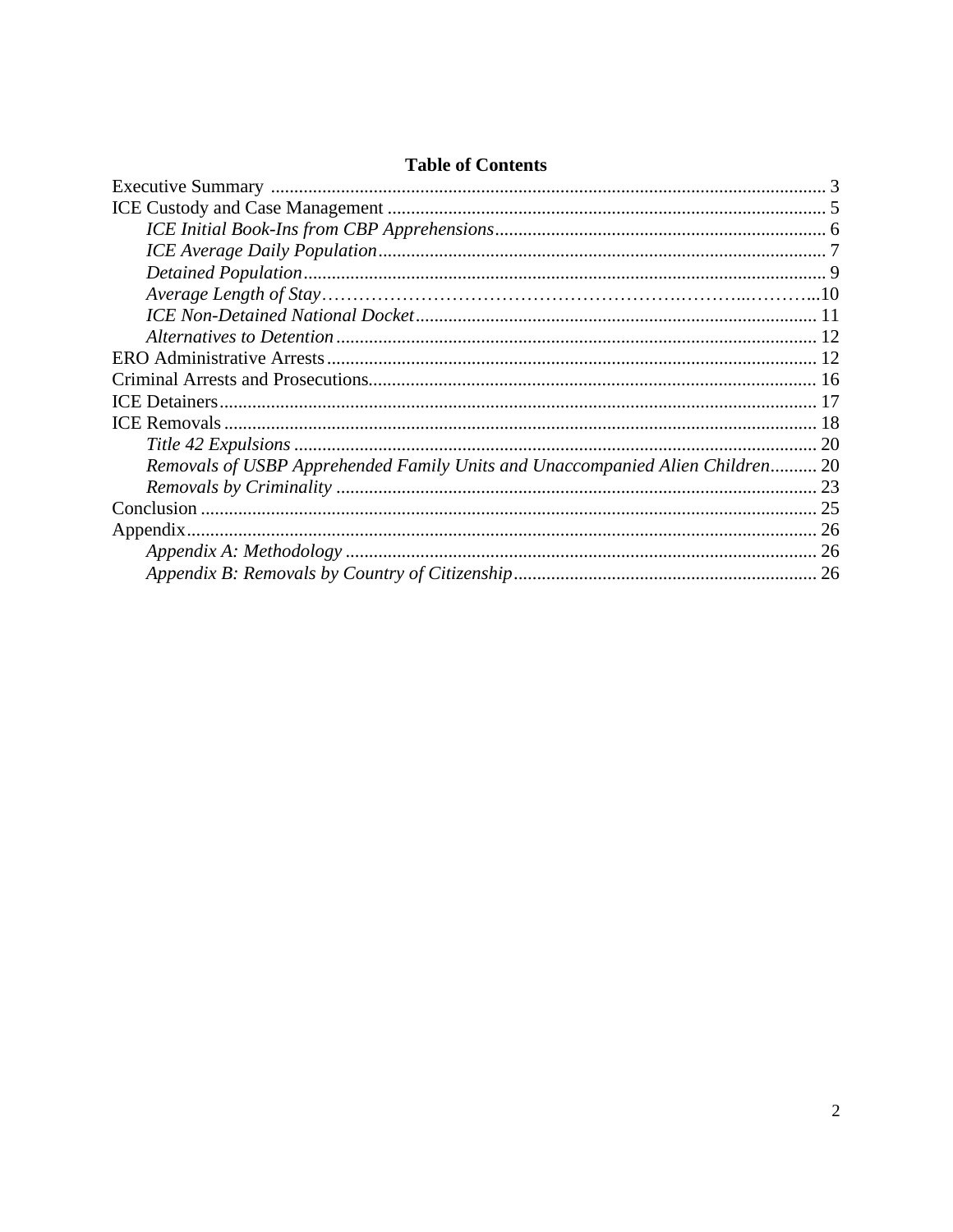## <span id="page-2-0"></span>**Executive Summary**

U.S. Immigration and Customs Enforcement (ICE) Enforcement and Removal Operations (ERO) shares responsibility for administering and enforcing the nation's immigration laws with ICE Homeland Security Investigations (HSI), as well as other Department of Homeland Security (DHS) component agencies, including U.S. Customs and Border Protection (CBP) and U.S. Citizenship and Immigration Services (USCIS). ICE ERO is responsible for protecting the homeland through the arrest, detention, and removal of aliens who undermine public safety or the integrity of United States immigration laws, and its main areas of focus are interior enforcement operations, management of the agency's detained population nationwide, and repatriation of aliens who have received a final order of removal.

During Fiscal Year (FY) 2020,<sup>1</sup> ICE ERO faced an unprecedented challenge in the form of the coronavirus disease 2019 (COVID-19) global pandemic. Like nearly every agency in the United States Government, ICE ERO experienced impacts to its workforce and daily operations as a result, and made significant changes to ensure the safety of both detainees and personnel in order to meet or exceed Centers for Disease Control and Prevention (CDC) guidance.<sup>2</sup> Pandemic safety measures, along with extremely low numbers of CBP apprehensions along the Southwest Border due to the use of 42 U.S.C. §§ 265 and 268 authority, 3 have resulted in temporary decreases in many of ICE ERO's traditional metrics. However, the agency has continued to carry out its public safety mission while refocusing many of its efforts on ensuring health and safety during the pandemic.

This report presents ICE ERO's FY 2020 year-end statistics in the following areas: Custody and Case Management, Administrative and Criminal Arrests, ICE Detainers, and Removals. While many of these metrics have fallen by a third or more since FY 2019, ICE notes that these decreases are the result of temporary conditions during a global pandemic, and projects that conditions may shift rapidly once conditions resolve. As a result, while these metrics provide a snapshot in time, they do not reflect post-pandemic operational conditions or resource requirements.

• *Custody and Case Management:* During the COVID-19 pandemic, ICE ERO decreased its detained population to allow for social distancing, temporarily adjusted its enforcement posture to narrowly focus on criminal aliens and public safety threats, and received far fewer intakes from CBP. While ICE ERO's detained population generally averages around 45,000 and peaked at 55,000 during the 2019 border surge, it fell to approximately 20,000 by the end of FY 2020.

However, detention remained necessary for some aliens, and it continued to be the primary pathway by which ICE ERO was able to effectuate removals. Throughout the

<sup>1</sup> FY 2020 indicates October 1, 2019 through September 30, 2020.

<sup>&</sup>lt;sup>2</sup> The CDC remains the authoritative information source on how to reduce exposure to and the spread of COVID-19. <sup>3</sup> This use of title 42 U.S.C. §§ 265 and 268 authority allows the expulsion of aliens from the United States to prevent the introduction of COVID-19 into the country.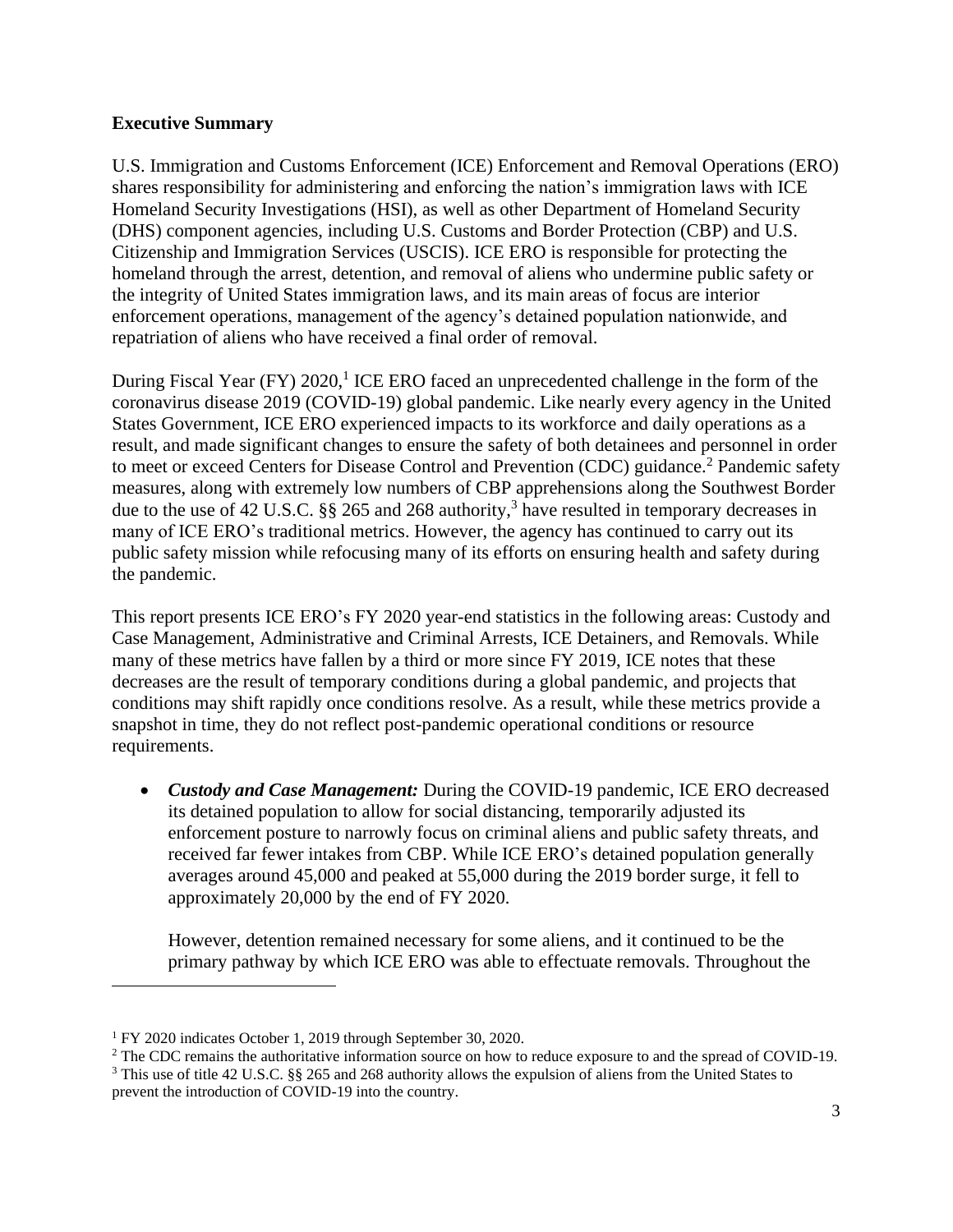pandemic, ICE ERO has taken multiple steps ensure safety in its detention facilities, including the development and implementation of comprehensive protocols in accordance with CDC guidance, reduction of the detained population, and the continual expansion of COVID-19 testing capabilities. As of the end of FY 2020, ICE ERO had tested more than 40,000 detainees.

Additionally, beyond managing ICE's detained population, ICE ERO also manages nondetained cases. In FY 2020, the number of aliens on ICE ERO's non-detained national docket remained consistent with FY 2019 at 3.26 million cases. ICE's Alternatives to Detention (ATD) program, which has expanded dramatically in recent years, remained relatively constant during FY 2020, with 90,000 aliens enrolled in the program at the end of the year. However, ATD experienced an increase in absconder rates among both single adult enrollees and family units, and the overall absconder rate of 33 percent in FY 2020 demonstrated the continuing challenges associated with the growth of this program in recent years.

• *Administrative and Criminal Arrests:* Due to the COVID-19 pandemic, in March 2020, ICE ERO temporarily adjusted its enforcement posture to narrowly focus enforcement efforts on public safety risks and individuals subject to mandatory detention based on criminal grounds. In FY 2020 ICE ERO conducted 103,603 administrative arrests, a 28 percent decline from FY 2019, and 90 percent of those arrested had criminal convictions or pending criminal charges at the time of arrest.

In addition to arresting aliens for administrative violations of the immigration laws, ICE ERO also conducts criminal arrests and assists with pursuing prosecutions related to such criminal activity. In FY 2020, ICE ERO enforcement activities resulted in 4,360 criminal arrests, 4,479 criminal charges, and 5,397 convictions.

- *ICE Detainers:* In FY 2020, ICE ERO issued 122,233 detainers, a 26 percent decline from FY 2019. This was likely impacted by decreased numbers of individuals in state and local custody nationwide, ICE's own temporary reduction in enforcement activity early in the pandemic, an increasing number of jurisdictions that do not cooperate with immigration enforcement activities, and court rulings limiting ICE's ability to lodge detainers.
- *Removals:* ICE ERO conducted 185,884 removals during FY 2020, a 30 percent decrease from FY 2019. This decrease primarily resulted from a sharp decline in CBP apprehensions at the Southwest Border due to the use of authority under 42 U.S.C. §§ 265 and 268 to expel aliens from the United States to prevent the introduction of COVID-19, though it was also impacted by a decline in ICE ERO interior arrests. The vast majority of ICE ERO's interior removals – 92 percent – had criminal convictions or pending criminal charges, demonstrating ICE ERO's commitment to removing those who pose the greatest risk to the safety and security of the United States. Additionally, despite the overall decrease in removals, ICE ERO assisted CBP with 17,000 air charter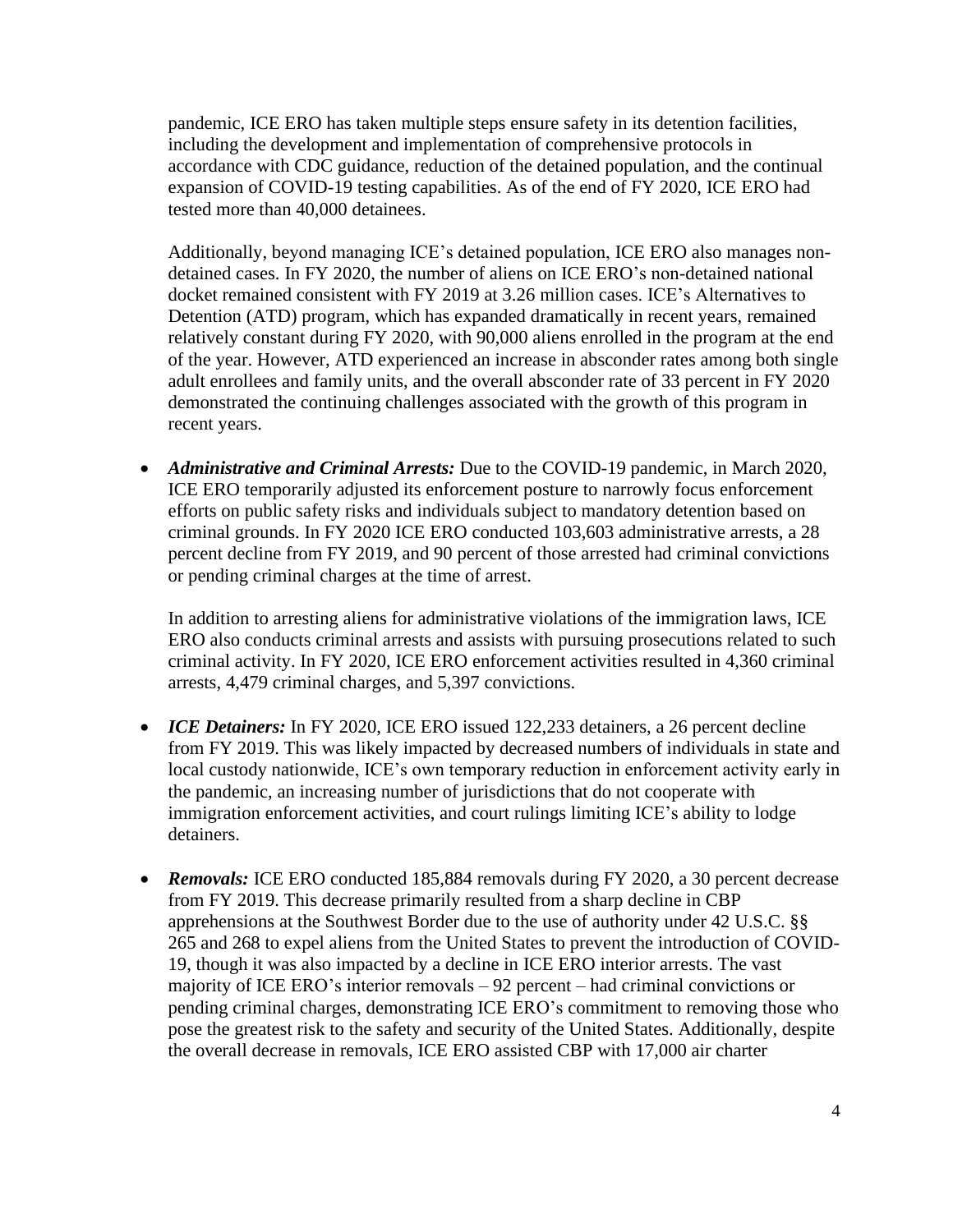expulsions under Title 42, and also saw increases in removals to several countries that were previously uncooperative with removal efforts.

## <span id="page-4-0"></span>**ICE Custody and Case Management**

<span id="page-4-1"></span>ICE custody and case management operations are integral to effectuating removals. ICE ERO detains individuals to ensure their presence for immigration proceedings and to secure their departure from the United States once they become subject to an executable final order of removal. While operations have changed due to COVID-19, detention remained necessary for some aliens, and it continued to be the primary pathway by which ICE ERO was able to effectuate removals. For example, in FY 2020, 82 percent of those removed spent time in ICE detention prior to their departure from the country.

The health and safety of both detainees and personnel is of paramount importance, especially during a global pandemic, and ICE ERO has taken a number of steps to ensure safety and allow for social distancing, including a temporary reduction in the detained population. ICE began developing and implementing comprehensive protocols in accordance with CDC guidance on January 22, 2020, and contributed to the development of the CDC's *Interim Guidance on*  Management of COVID-19 in Correctional and Detention Facilities<sup>4</sup> by sharing expertise related to ICE ERO's handling of infectious diseases in a custodial environment. Guidance provided by the CDC rapidly evolved as epidemiologists and public health experts learned more about COVID-19. As a result, ICE ERO medical and operational personnel monitor and review this guidance daily, and continually update applicable policies and procedures.

On March 27, 2020, ICE ERO issued a memorandum to all Detention Wardens and Superintendents entitled, *Memorandum on COVID-19 Action Plan, Revision 1.* <sup>5</sup> The measures in the memorandum were developed to reduce exposure to COVID-19, protect the detained population, and optimize employee health and availability for duty. Subsequently, on April 10, 2020, ICE ERO released the COVID-19 *Pandemic Response Requirements* (PRR),<sup>6</sup> a guidance document developed in consultation with the CDC that builds upon previously issued guidance, and sets forth specific requirements that must be adopted by all detention facilities housing ICE detainees, as well as best practices for such facilities. ICE ERO subsequently released updated versions of the PRR on June 22, July 28, September 4, and October 27, and continues to monitor evolving conditions and court rulings.

In March 2020, ICE ERO convened a working group of medical professionals, disease control specialists, detention experts, and field operators to identify enhanced steps to minimize the

<sup>4</sup>Centers of Disease Control and Prevention, *Interim Guidance on Management of Coronavirus Disease 2019 (COVID-19) in Correctional and Detention Facilities* (July 22, 2020),

<https://www.cdc.gov/coronavirus/2019-ncov/community/correction-detention/guidance-correctional-detention.html> (last visited Oct. 15, 2020).

<sup>5</sup> Memorandum from Executive Associate Director Enrique Lucero, Enforcement and Removal Operations, *[Memorandum on Coronavirus 2019 \(COVID-19\) Action Plan, Revision 1](https://www.ice.gov/doclib/coronavirus/attF.pdf)* (Mar. 27, 2020)

<sup>6</sup> *Pandemic Response Requirements* (PRR)[, https://www.ice.gov/coronavirus/prr](https://www.ice.gov/coronavirus/prr) (last visited Oct. 27, 2020).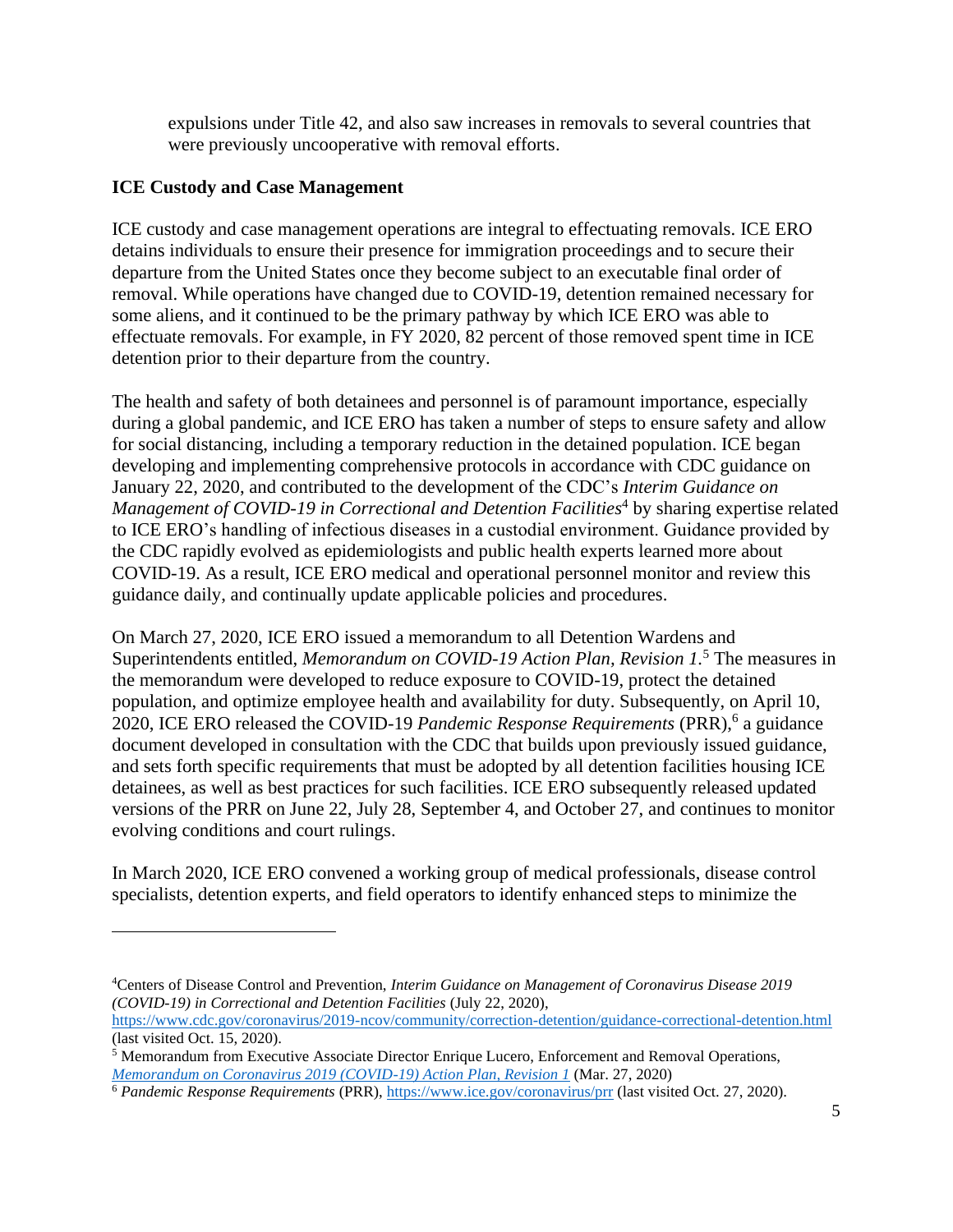spread of COVID-19, which recommended that all facilities make efforts to reduce the population at detention facilities to 75 percent of capacity or less to allow for increased social distancing opportunities. ICE ERO asked local jails to meet this target as quickly as possible and also set a target of 70 percent of population capacity for ICE dedicated facilities, exceeding the CDC and working group recommendations of 75 percent.

Like many federal, state, and local agencies and facilities across the country, ICE has been impacted by nationwide COVID-19 testing shortages. However, in addition to decreasing detention facility capacity, ICE ERO has been evaluating its testing processes and increasing these capabilities throughout the pandemic. This has included gains in testing upon intake, saturation testing (one-time testing of an entire population at a location to detect potential asymptomatic positive cases), and implementation of testing protocols for transfers and removals. As of the end of FY 2020, seventy-four facilities were testing all new intakes, and ICE ERO has continued to expand saturation testing at multiple sites across the country. From the initial test in February 2020 through the end of FY 2020, more than 42,000 detainees had been tested for COVID-19, and the agency continues to publish the latest data on testing at ice.gov/coronavirus.

As a result of the extensive pandemic mitigation measures ICE has implemented, as well as a sharp decrease in arrivals at the Southwest Border, initial book-ins to ICE custody as well as the overall Average Daily Population (ADP) in ICE custody decreased significantly in FY 2020. However, the non-detained docket, which contains more than 3.26 million cases of aliens in all stages of the immigration process across the country, has remained consistent throughout FY 2020 as the pandemic slowed the previously growing national docket.

# *ICE Initial Book-Ins from CBP Apprehensions*

When an alien is apprehended by CBP, he or she may be returned immediately by CBP or transferred to ICE custody pending removal proceedings or execution of a removal order. An initial book-in to an ICE detention facility is defined as the first time an alien enters ICE custody for a detention stay and does not include transfers between facilities. In FY 2020, ICE ERO experienced a decline in overall book-ins from CBP largely due to border closures and fewer apprehensions at the border throughout the global pandemic, as well as CBP's use of Title 42 authority. During FY 2020, initial book-ins to ICE custody from CBP declined by 78 percent over FY 2019.

Overall, there were 182,869 initial book-ins to ICE custody in FY 2020 resulting from both CBP and ICE ERO arrests. These began to decline sharply in April 2020, coinciding with changes resulting from the global pandemic. Forty-five percent of initial book-ins were turned over from CBP in FY 2020, compared to 73 percent in FY 2019.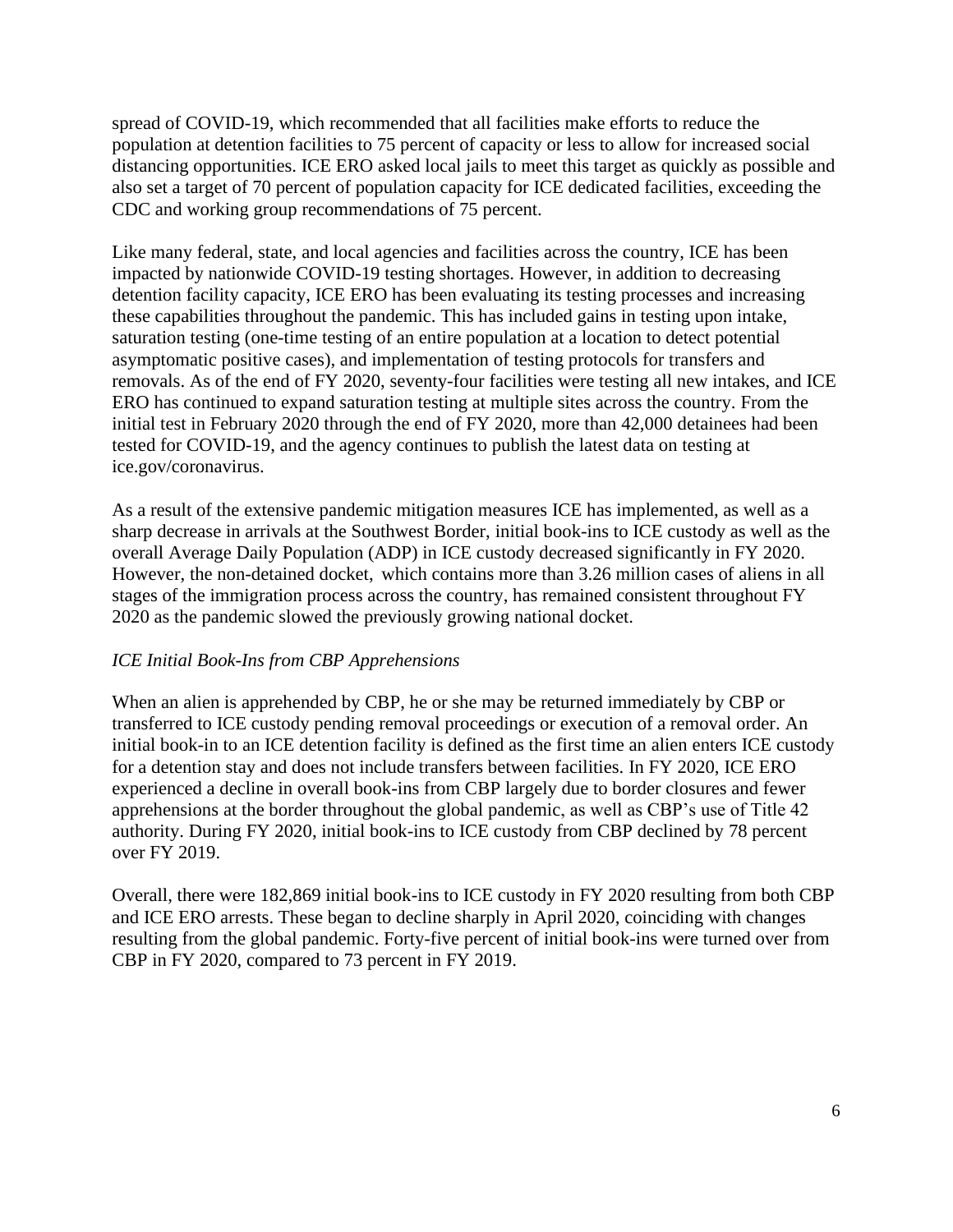

**Figure 1: FY 2018 – FY 2020 ICE Initial Book-Ins by Arresting Agency**

**Figure 2: FY 2019 – FY 2020 ICE Initial Book-Ins by Arresting Agency and Month**



## <span id="page-6-0"></span>*ICE Average Daily Population*

ICE ERO's ADP measures the number of individuals in ICE custody on an average day during the fiscal year. In FY 2020, the ADP was 33,724, a decline of 33 percent compared to FY 2019. Like ICE ERO's initial book-ins, the decrease in ADP in FY 2020 was driven by a reduction in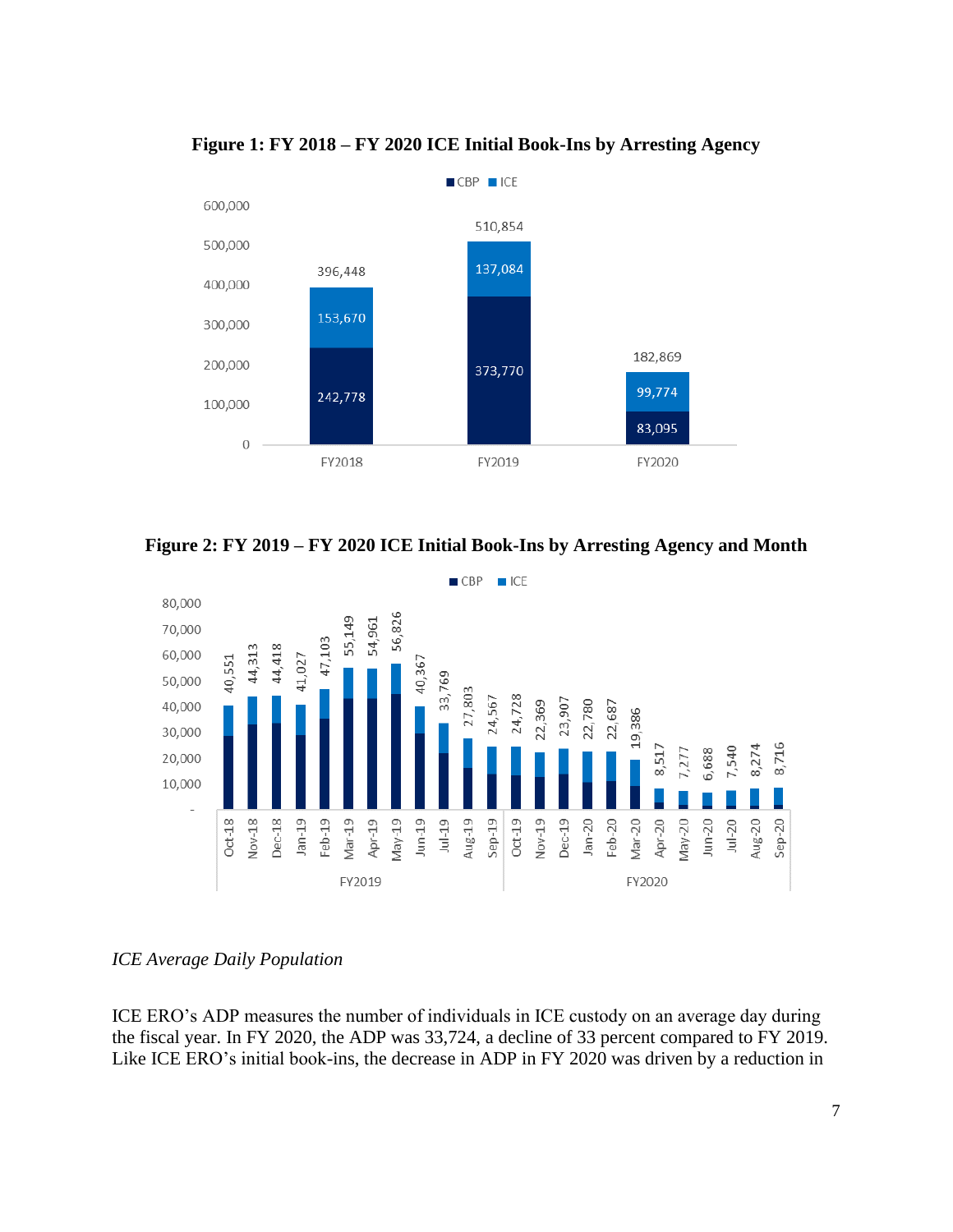CBP apprehensions turned over to ICE for detention and removal, as well as necessary mitigation measures due to COVID-19.



**Figure 3: FY 2018 – FY 2020 Average Daily Population by Arresting Agency**





CBP Average CICE Average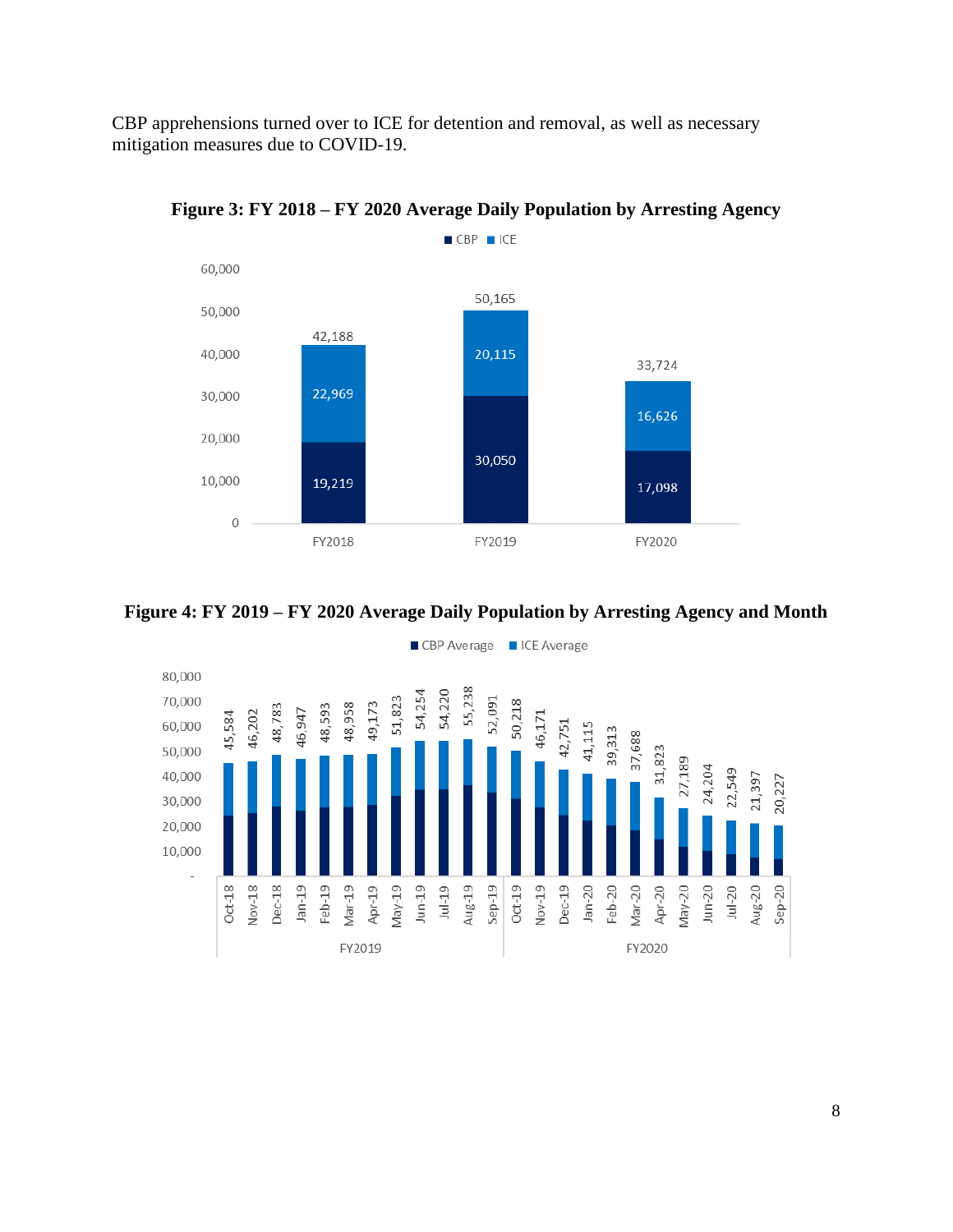## *Detained Population*

ICE ERO detains individuals to secure their presence for immigration proceedings and removal from the United States, with detention resources focused on those who represent a danger to persons or property, for whom detention is mandatory by  $law$ , or who may be a flight risk.

While ICE ERO has temporarily drawn down its detained population to 75 percent or less in line with CDC and working group guidance, it has continued to detain a relatively small number of aliens during the pandemic. In general, ICE's detained population of between 20,000 and 50,000 represents a small fraction of the overall number of removal cases it manages nationwide, which stood at more than 3.26 million at the end of FY 2020.

From March 1 through August 1, 2020, ICE's detained population decreased by 44 percent, and by the end of FY 2020 the detained population stood at just 19,068 - 63 percent less than at the end of FY 2019. The majority of those detained were subject to mandatory detention (63 percent) and of the remaining 37 percent who were not subject to mandatory detention, 71 percent had criminal convictions and/or pending criminal charges.

These significant decreases came as direct result of COVID-19 mitigation efforts, as well as extremely low numbers of arrivals at the Southwest Border during the pandemic. However, DHS and its component agencies have handled multiple historic migration surges at the Southwest Border since 2014, with ICE's detained population peaking at more than 55,000 during the summer of 2019. Because COVID-19 has severely impacted the global economy, once pandemic conditions begin to resolve within the United States, ICE anticipates that migration may meet or surpass pre-pandemic levels, and the agency will require adequate resources to address such a shift.

<sup>7</sup> Under the Immigration and Nationality Act (INA), ICE may not release any alien subject to mandatory detention unless ordered to do so by a judge, and these provisions have been upheld by the Supreme Court.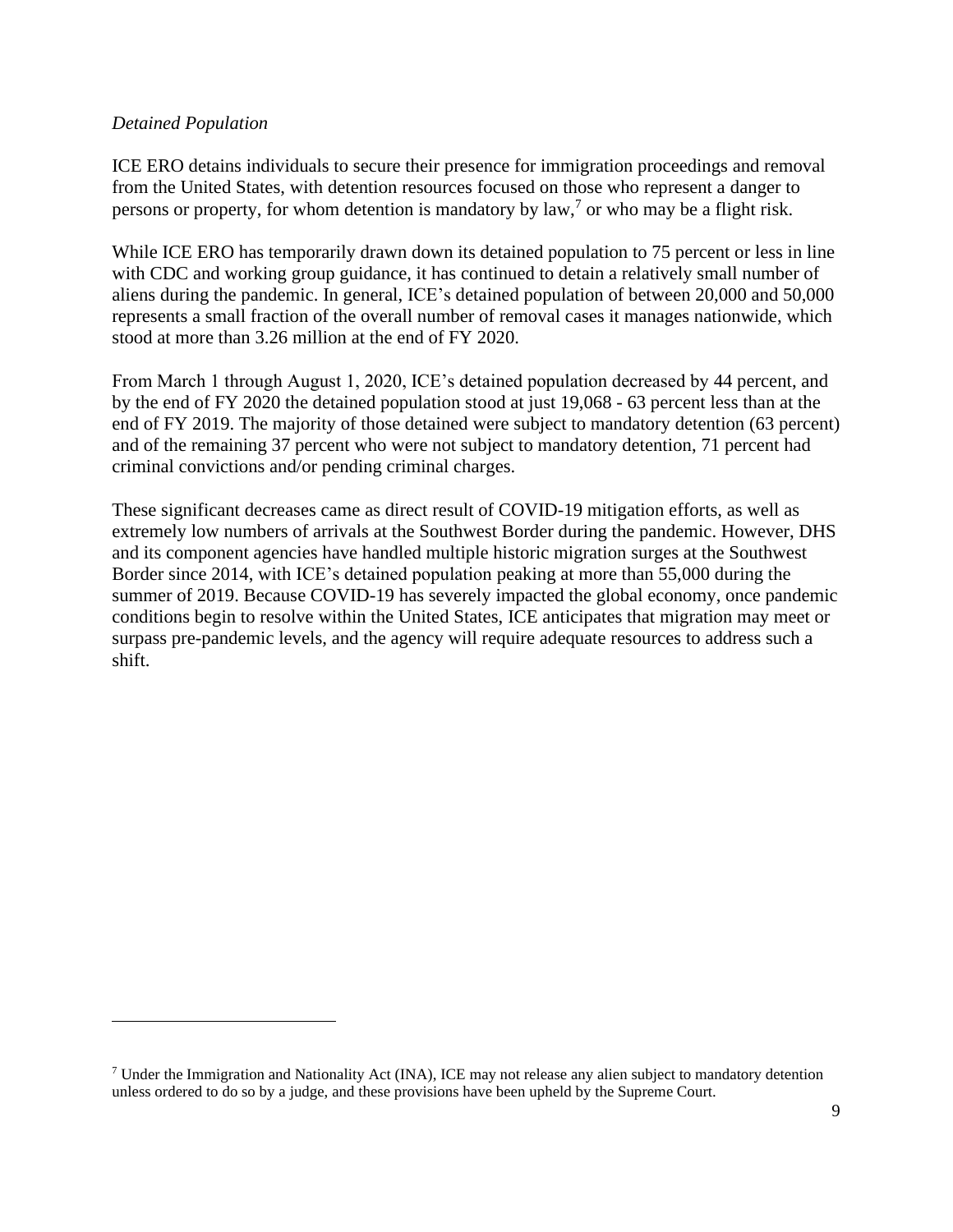

**Figure 5: FY 2018 – FY 2020 Currently Detained Population Snapshots by Arresting Agency**

# *Average Length of Stay (ALOS)*

The average length of stay (ALOS) represents the average amount of time an alien is detained in ICE custody. While ICE ERO's ALOS has been decreasing for several years, in FY 2020, the downward trend reversed for an overall ALOS of 63.5 days.

Although the average length of stay remained relatively stable from October 2019 until March 2020, it increased significantly in April 2020, the first full month of the COVID-19 pandemic. The pandemic has resulted in a number of factors which have significantly changed the removal landscape, including closure of the Southwest Border, courts not operating normally and processing times increasing significantly, limited availability of commercial flights, CDC recommendations for 14-day cohorting to reduce the spread of illness in detention, and foreign governments which have denied or delayed the return of their nationals. As a result, while ALOS is complex, ICE's analysis shows that pandemic-related factors played a major role in this increase.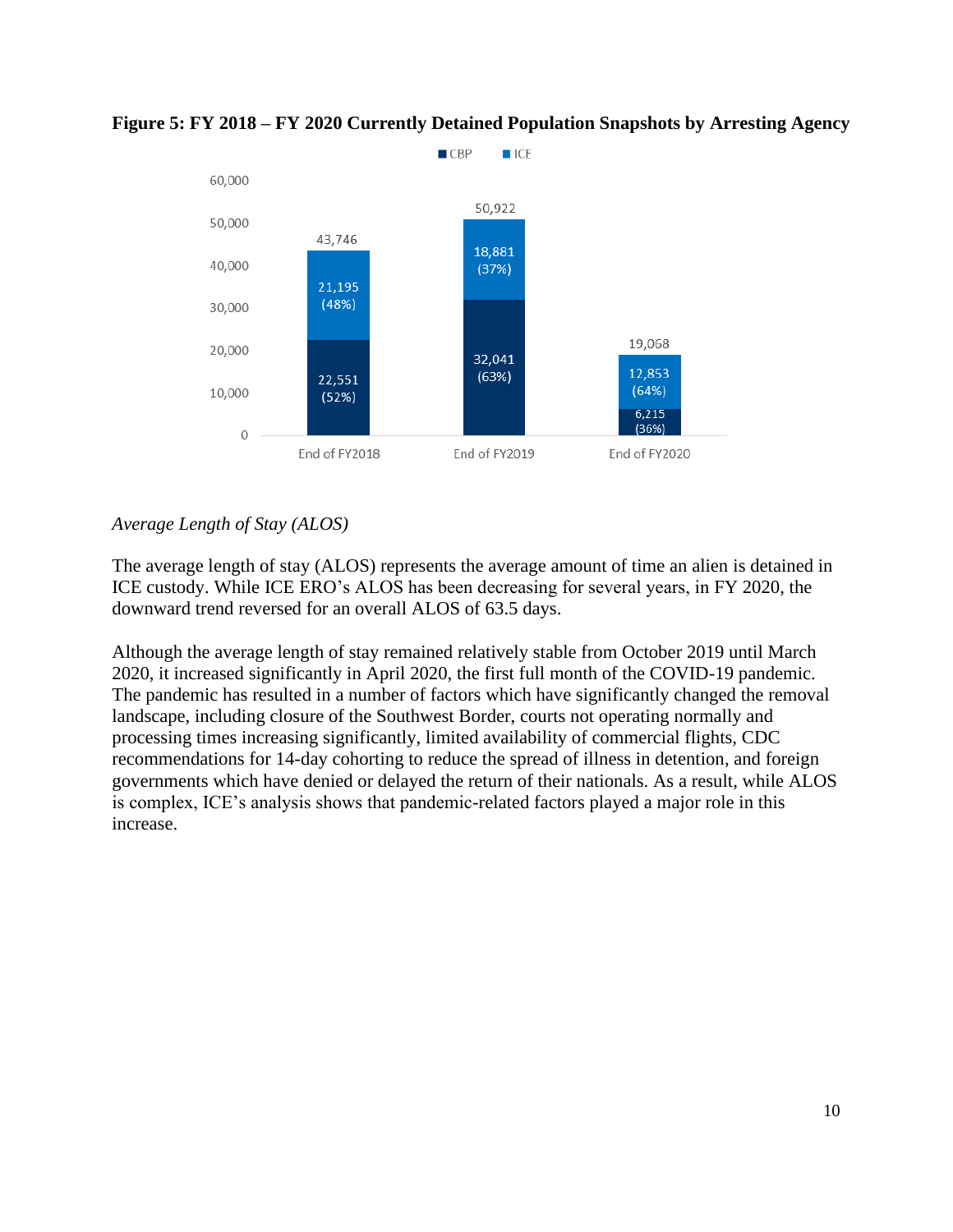

**Figure 7: FY 2018 – FY 2020 Average Length of Stay by Arresting Agency**

# <span id="page-10-0"></span>*ICE Non-Detained National Docket*

ICE ERO manages cases amenable to removal going through the immigration process via the ICE Non-detained National Docket. The national docket includes all aliens in removal proceedings and encompasses both the smaller detained docket and the much larger non-detained docket. Cases on the non-detained docket include aliens who are both pre- and post-final order, and who have been released on parole, bond, an Order of Recognizance, or an Order of Supervision. In FY 2020, the number of aliens on ICE's non-detained national docket remained consistent with FY 2019 at 3.26 million cases.

# **Figure 8: End of FY 2020 ICE National Docket Snapshot**

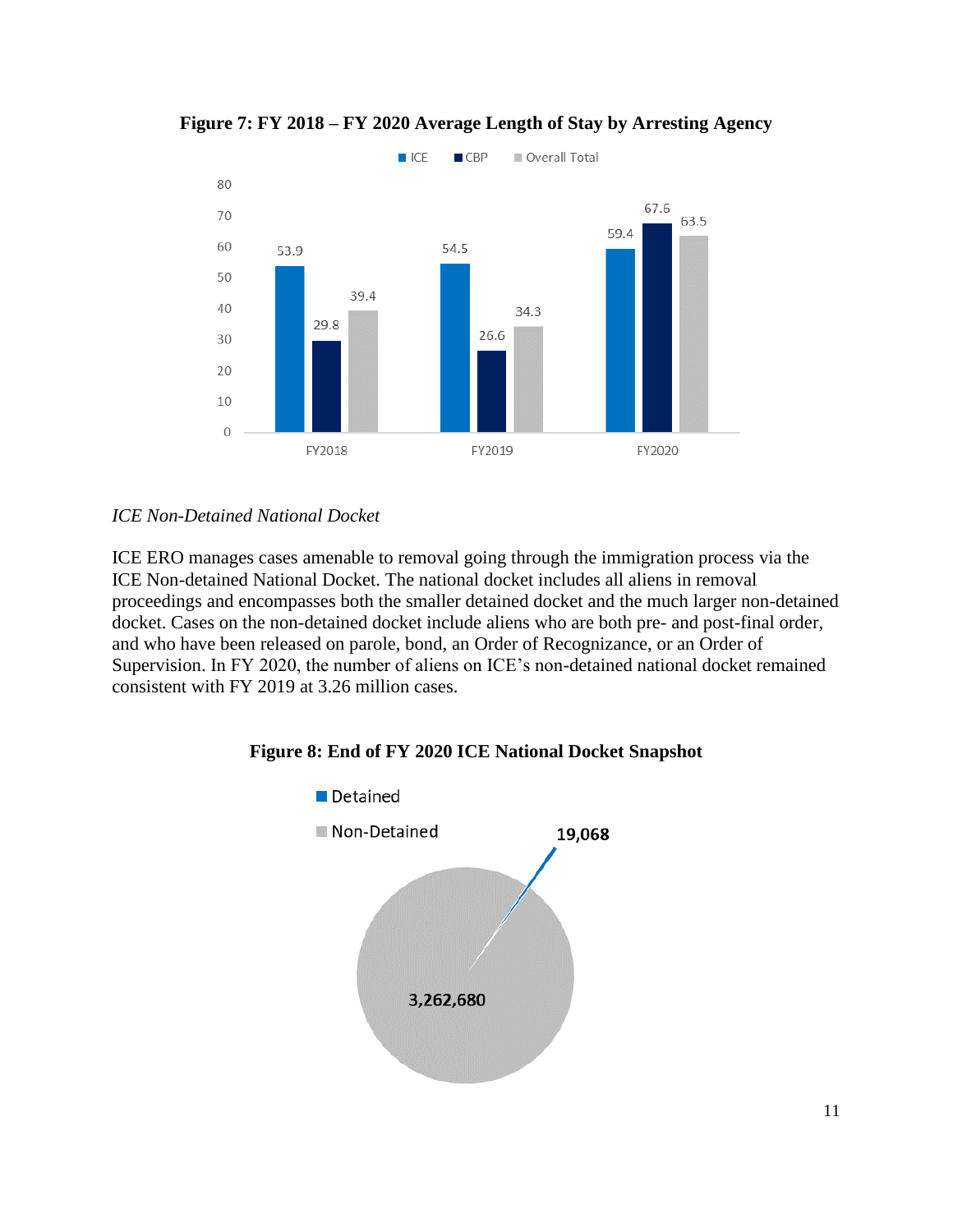#### <span id="page-11-0"></span>*Alternatives to Detention*

<span id="page-11-1"></span>ICE ERO's ATD program uses technology and case management to monitor aliens' court appearances and compliance with release conditions while their removal proceedings are pending on the non-detained immigration court docket. ATD is not a substitute for detention, but instead complements immigration enforcement efforts by offering increased supervision for a subset of eligible aliens who are not currently detained.

ATD may serve as an appropriate additional layer of supervision for an alien who is released from detention pursuant to an Order of Recognizance, an Order of Supervision (for aliens already subject to final removal orders), a grant of parole, or a bond. Adults age 18 and over may be eligible for participation in ATD but must be thoroughly vetted by ERO officers, who review an alien's criminal, immigration, and supervision history, family and/or community ties, status as a caregiver or provider, and humanitarian or medical considerations when making enrollment determinations in order to determine whether a candidate is likely to comply with the terms of the program. ICE ERO typically utilizes ATD to encourage compliance for aliens who may be a flight risk but either lack a criminal history or the criminal history is minor or non-violent. ICE ERO strongly recommends against the use of ATD to monitor those who have been accused of serious and violent criminal activity, as it does nothing to prevent such an individual from reoffending or to protect the initial victim.<sup>8</sup>

While ICE ERO has expanded its use of ATD from approximately 23,000 participants in FY 2014 to 90,000 as of the end of FY 2020, this expansion has come with a number of challenges, including increasing levels of absconders among both single adult enrollees as well as family units. Between FY 2019 and FY 2020, the absconder rate<sup>9</sup> for family units increased from 26.9 percent to 39 percent, while the absconder rate among single adults increased from 12.3 percent to 21 percent. Overall, FY 2020 saw a 33 percent absconder rate for ATD participants, demonstrating the growing challenges that large numbers of ATD enrollments create for immigration enforcement.

Additionally, there are currently over 3.26 million cases assigned to the non-detained docket. With approximately 5,300 ERO officers across 24 field offices, ICE ERO's ability to closely monitor the majority of cases on its non-detained docket and to provide robust case management for this segment of the population is extremely limited. On average, participants currently spend between 14 and 18 months enrolled in the program before they are removed or terminated from the program to make room for new participants who have recently entered the United States and/or those who are being released from ICE custody.

<sup>8</sup> *See Matter of Urena*, 25 I&N Dec. 140 (BIA 2009) (holding that aliens posing a danger to the United States should be detained without bond pending their removal proceedings, as conditions of release only mitigate the risk of flight).

<sup>9</sup> Absconder Rate = Count of Absconders/Count of Overall Terminations. ICE calculates the percentage of absconders by looking at the overall number of aliens who concluded the ATD program in a given time period ("overall terminations"), and the number of those terminations which occurred due to a participant absconding.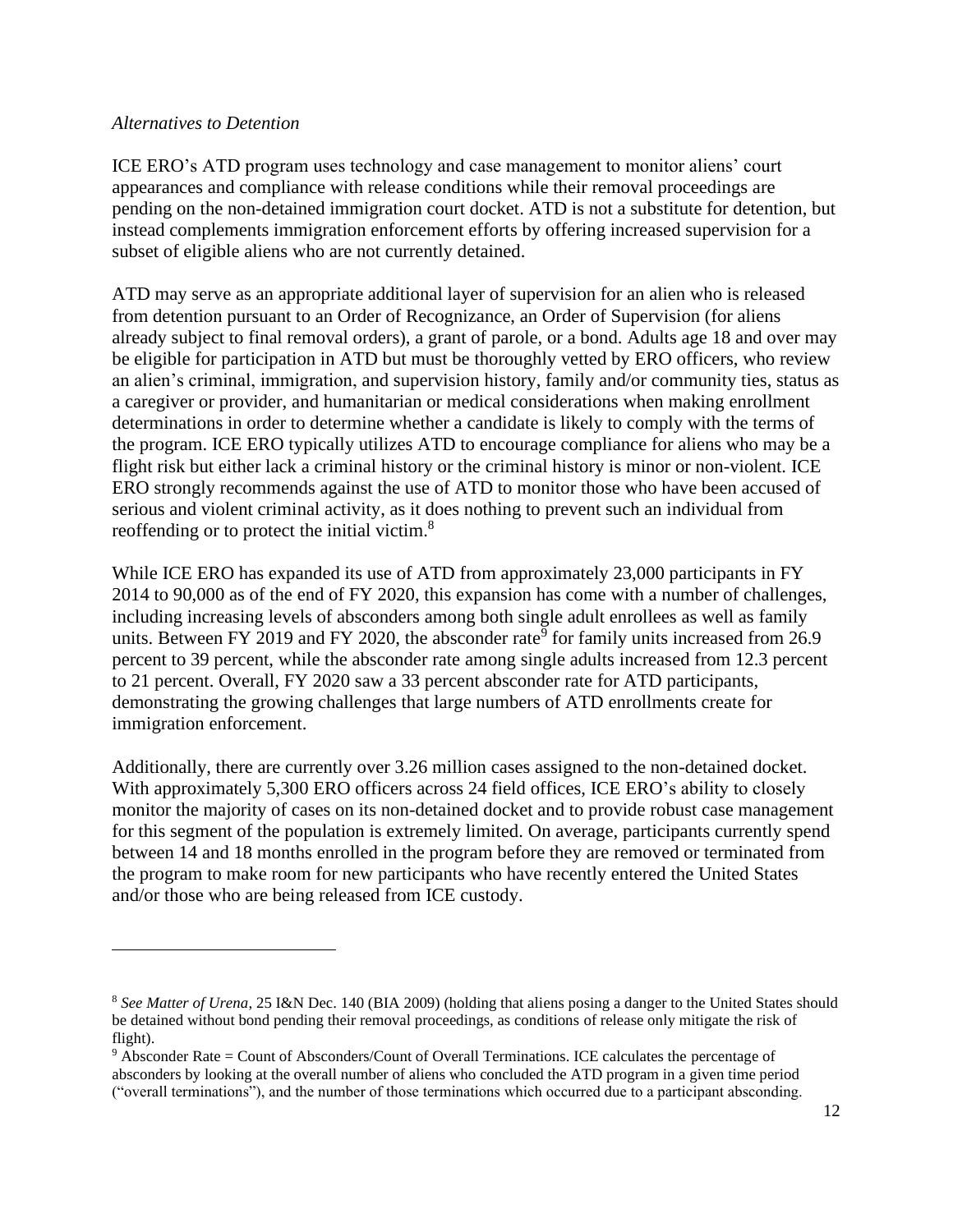Ultimately, because ICE ERO lacks sufficient resources to keep all current participants enrolled through the pendency of their removal proceedings, or to locate and arrest the significant number of participants who abscond, current problems with the ATD program will only be exacerbated by enrolling greater numbers of participants without the addition of appropriate case management and enforcement resources. While ICE ERO has continued to expand the use of ATD to monitor the non-detained population in FY 2020, particularly in light of the pandemic, the program will need to be further resourced in order to appropriately monitor participants, including through the addition of officers who can locate, arrest, and remove those who fail to adhere to conditions of enrollment.

# **ERO Administrative Arrests**

ICE ERO arrests aliens for administrative violations of United States immigration law. ICE ERO conducts enforcement actions based on intelligence-driven leads in communities nationwide (atlarge arrests) and also works with prisons and jails to identify aliens who are amenable to removal and who have been arrested by state or local authorities for criminal activity (custodial arrests).

Due to the COVID-19 pandemic, in March 2020 ICE ERO temporarily adjusted its enforcement posture to narrowly focus enforcement efforts on public safety risks and individuals subject to mandatory detention based on criminal grounds. ERO officers have continued to undertake enforcement actions during the pandemic and have implemented procedures to effectively perform their duties in light of COVID-19. However, ICE enforcement activities, including ERO administrative arrests, slowed sharply for several months during the spring and summer, contributing to a lower number of arrests overall during the fiscal year. There were 103,603 ERO administrative arrests in FY 2020, a 28 percent decline from FY 2019, with similar declines in both at-large and custodial arrests.

While ICE ERO administrative arrests have declined since FY 2019, ICE remains committed to directing its enforcement resources to those aliens posing the greatest risk to public safety and security threats to the United States. As a result, the majority of aliens arrested by ICE ERO are convicted criminals, followed by those with pending criminal charges at the time of arrest. In FY 2020, 90 percent of ICE ERO's administrative arrests were for aliens with criminal convictions or pending criminal charges while the remaining 10 percent were other immigration violators.<sup>10</sup> Many of those arrested have extensive criminal histories with multiple criminal convictions or pending charges, and the agency continued to carry out its key public safety mission during the pandemic by locating and arresting such aliens. Of the 93,061 ERO administrative arrests with criminal convictions or pending criminal charges in FY 2020, the criminal history for this group

<sup>&</sup>lt;sup>10</sup> ICE defines immigration violators' criminality in the following manner: Convicted Criminal: Immigration Violators with a criminal conviction entered into the ICE system of record at the time of the enforcement action; Pending Criminal Charges: Immigration Violators with pending criminal charges entered into the ICE system of record at the time of the enforcement action; Other Immigration Violators: Immigration Violators without any known criminal convictions, or pending charges entered into the ICE system of record at the time of the enforcement action.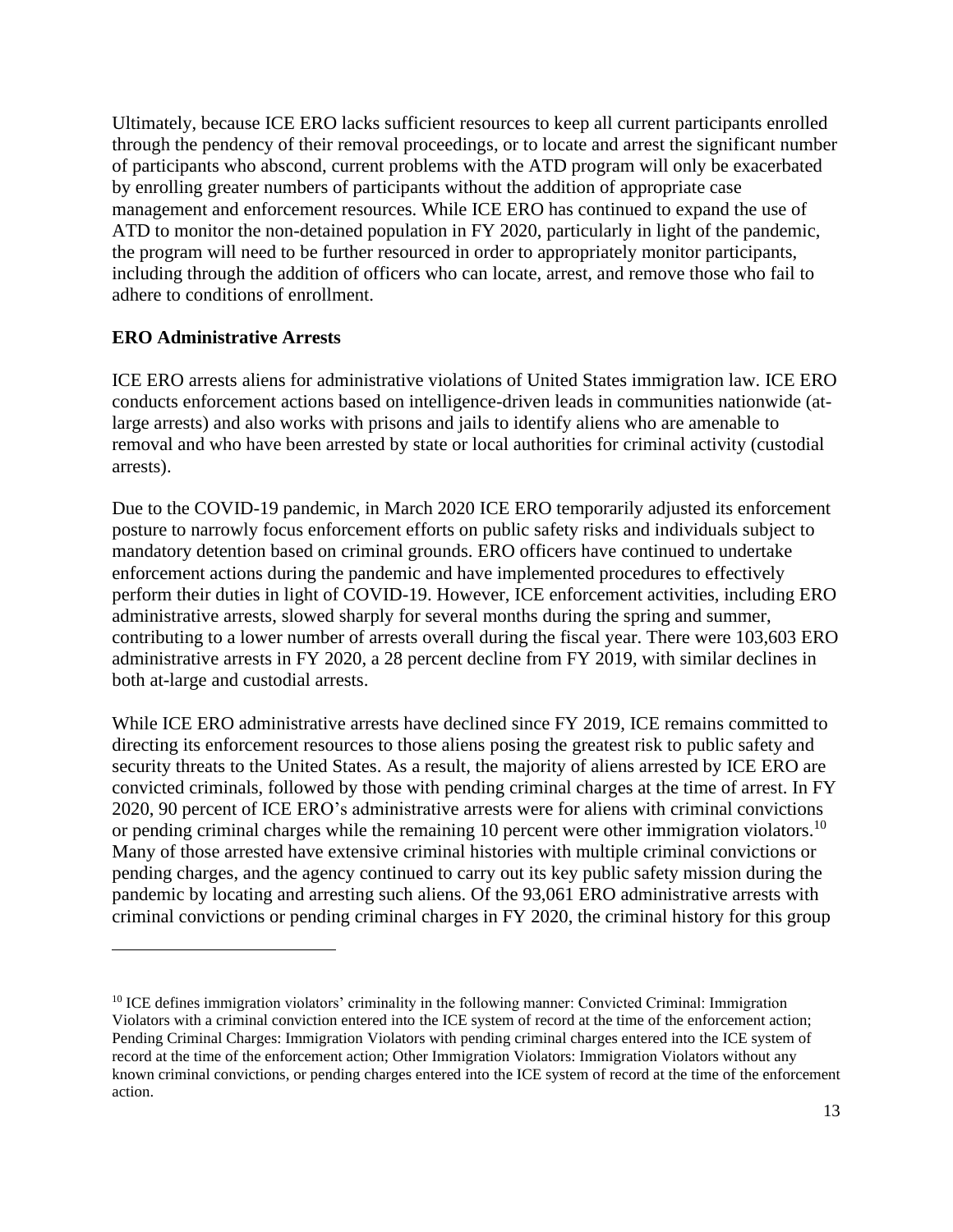included more than 374,000 total criminal convictions and pending charges as of the date of arrest – an average of four per alien.



#### **Figure 9: FY 2018 – FY 2020 ERO Administrative Arrests by Criminality**



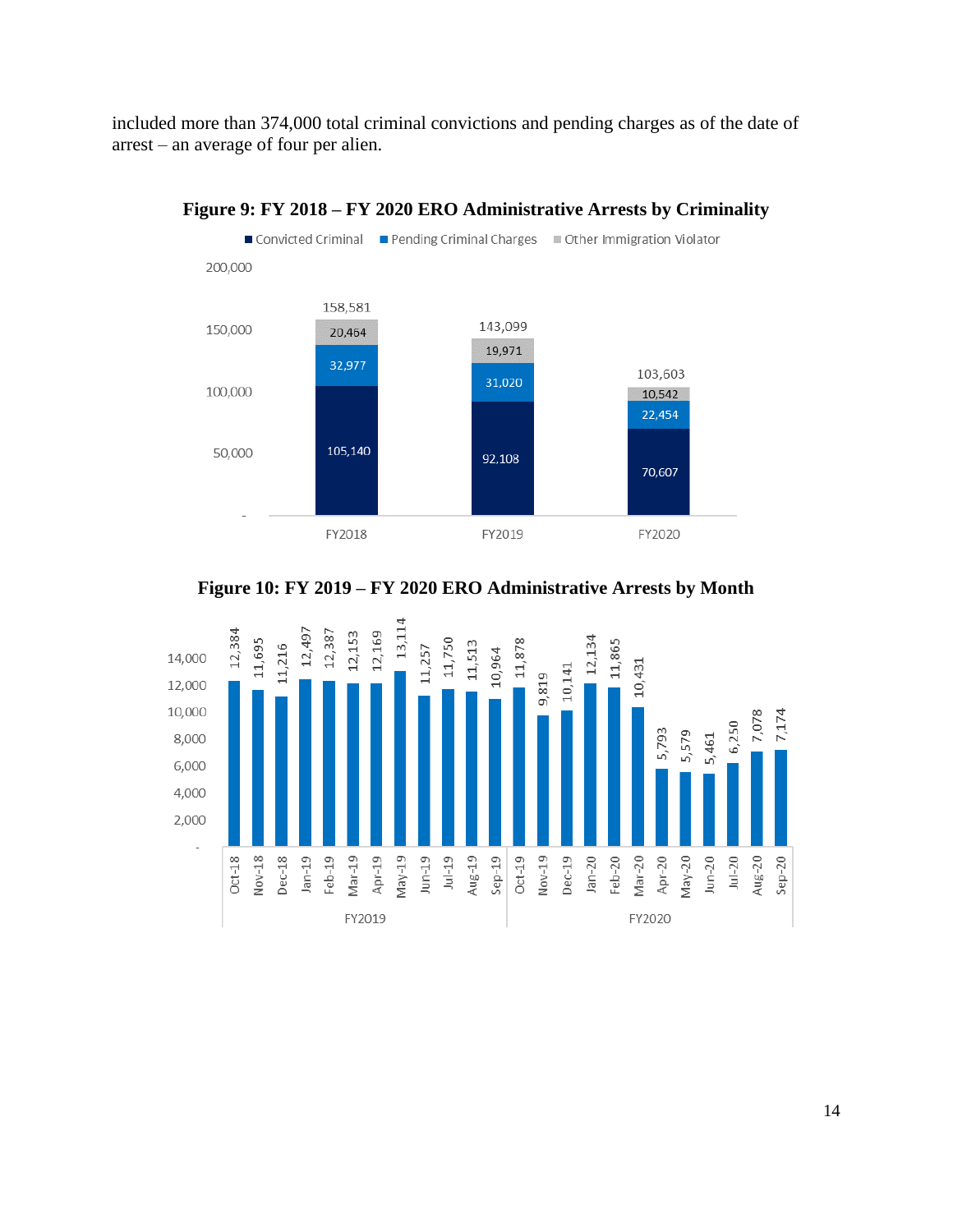

# **Figure 11: FY 2018 – FY 2020 At-Large Arrests by Criminality**

|  | Table 1: FY 2020 Criminal Charges and Convictions for ERO Administrative Arrests <sup>11, 12</sup> |  |
|--|----------------------------------------------------------------------------------------------------|--|
|  |                                                                                                    |  |

| <b>Criminal Charge Category</b>                    | <b>Criminal</b><br><b>Charge</b> | <b>Criminal</b><br><b>Conviction</b> | <b>Total</b><br><b>Offenses</b> |
|----------------------------------------------------|----------------------------------|--------------------------------------|---------------------------------|
| Traffic Offenses - DUI                             | 20,091                           | 35,716                               | 55,807                          |
| Dangerous Drugs                                    | 15,265                           | 36,647                               | 51,912                          |
| <b>Traffic Offenses</b>                            | 19,910                           | 29,009                               | 48,919                          |
| Immigration                                        | 7,637                            | 40,921                               | 48,558                          |
| Assault                                            | 17,232                           | 20,015                               | 37,247                          |
| Obstructing Judiciary, Congress, Legislature, Etc. | 7,310                            | 6,949                                | 14,259                          |
| <b>General Crimes</b>                              | 5,895                            | 7,166                                | 13,061                          |
| Larceny                                            | 3,459                            | 8,847                                | 12,306                          |
| Obstructing the Police                             | 4,386                            | 6,815                                | 11,201                          |
| <b>Fraudulent Activities</b>                       | 2,977                            | 5,888                                | 8,865                           |

 $<sup>11</sup>$  The specific criminal charges and convictions represent the criminal history as entered in the ICE system of</sup> record based on the FBI's National Crime Information Center (NCIC) offense codes. Each alien may have multiple criminal convictions or charges at the time of their administrative arrest, and Table 1 lists categories which accounted for at least 1,000 combined charges and convictions among those who were administratively arrested by ERO in FY 2020.

<sup>&</sup>lt;sup>12</sup> Notes: "Traffic Offenses" include (besides Traffic Offenses – DUI which is listed separately) Hit and Run, Transport Dangerous Material, and Traffic Offense. "Immigration" offenses include Illegal Entry, Illegal Reentry, False Claim to U.S. Citizenship, and Alien Smuggling. "Obstructing Judiciary, Congress, Legislature, Etc.," refers to several related offenses including, but not limited to: Perjury; Contempt; Obstructing Justice; Misconduct; Parole and Probation Violations; and Failure to Appear. "General Crimes" include Conspiracy, Crimes Against Person, Licensing Violation, Money Laundering, Morals - Decency Crimes, Property Crimes, Public Order Crimes, Racketeer Influenced and Corrupt Organizations Act (RICO), and Structuring.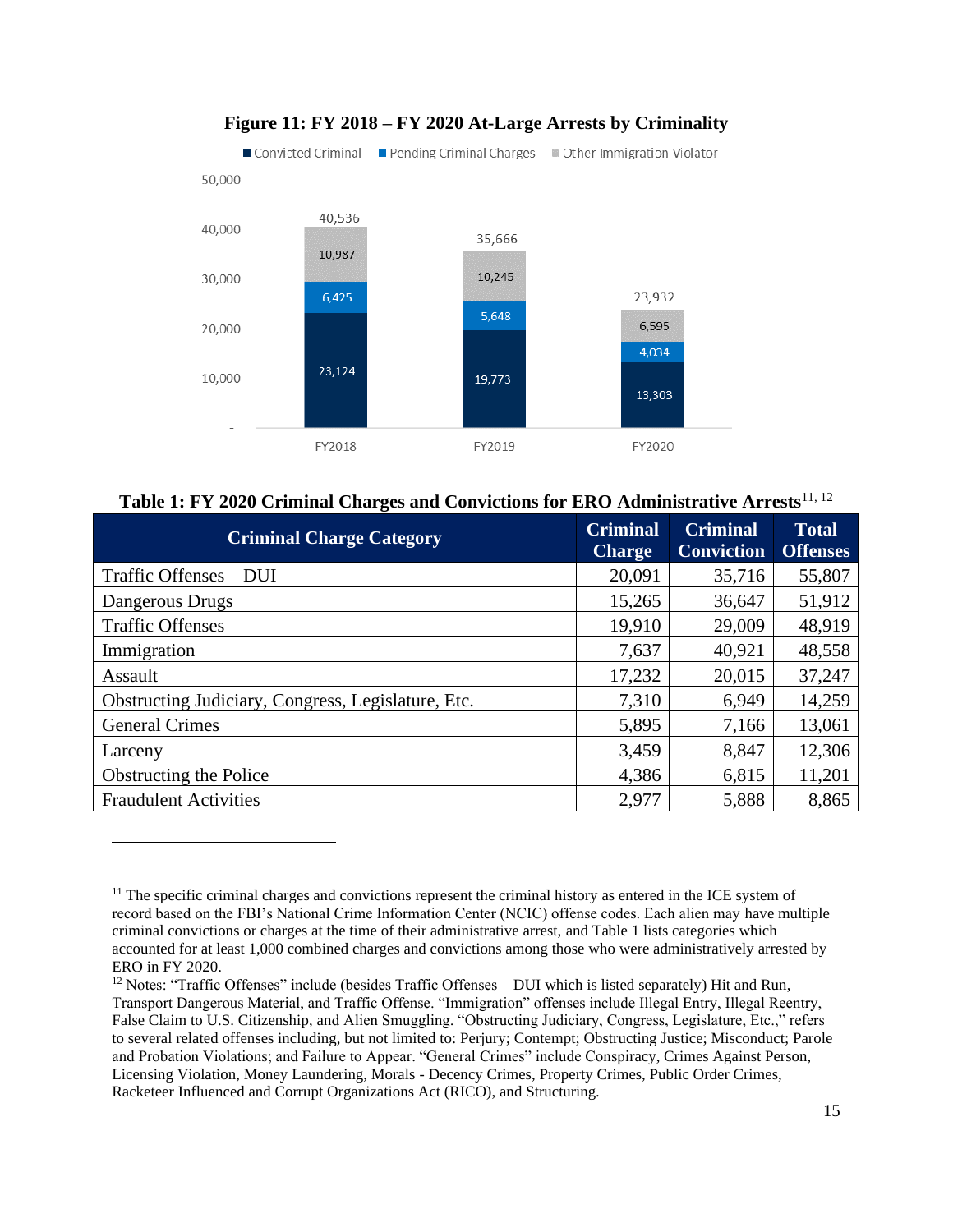| <b>Criminal Charge Category</b>                            | <b>Criminal</b><br><b>Charge</b> | <b>Criminal</b><br><b>Conviction</b> | <b>Total</b><br><b>Offenses</b> |
|------------------------------------------------------------|----------------------------------|--------------------------------------|---------------------------------|
| <b>Burglary</b>                                            | 1,988                            | 6,149                                | 8,137                           |
| <b>Weapon Offenses</b>                                     | 2,688                            | 5,426                                | 8,114                           |
| <b>Public Peace</b>                                        | 2,695                            | 4,114                                | 6,809                           |
| Sex Offenses (Not Involving Assault or Commercialized Sex) | 1,733                            | 4,184                                | 5,917                           |
| <b>Sexual Assault</b>                                      | 1,334                            | 3,051                                | 4,385                           |
| <b>Invasion of Privacy</b>                                 | 1,512                            | 2,817                                | 4,329                           |
| <b>Family Offenses</b>                                     | 1,880                            | 2,336                                | 4,216                           |
| Robbery                                                    | 883                              | 2,933                                | 3,816                           |
| <b>Stolen Vehicle</b>                                      | 1,104                            | 2,697                                | 3,801                           |
| Forgery                                                    | 1,095                            | 2,240                                | 3,335                           |
| Damage Property                                            | 1,434                            | 1,652                                | 3,086                           |
| Liquor                                                     | 1,602                            | 1,424                                | 3,026                           |
| Flight / Escape                                            | 1,010                            | 1,647                                | 2,657                           |
| <b>Stolen Property</b>                                     | 808                              | 1,674                                | 2,482                           |
| Homicide                                                   | 369                              | 1,468                                | 1,837                           |
| Kidnapping                                                 | 736                              | 901                                  | 1,637                           |
| Health / Safety                                            | 398                              | 659                                  | 1,057                           |

## <span id="page-15-0"></span>**Criminal Arrests and Prosecutions**

In addition to arresting aliens for administrative violations of immigration law, ICE ERO also conducts criminal arrests and assists with pursuing prosecutions related to such criminal activity. In FY 2020, ERO enforcement activities resulted in 4,360 criminal arrests (a 35 percent decline from FY 2019), 4,479 charges (a 34 percent decline from FY 2019), and 5,397 convictions (a 24 percent decline from FY 2019). These efforts resulted in the prosecutions of offenses which include, but are not limited to: 8 U.S.C. § 1253, Penalties Related to Removal, U.S.C § 1325, Illegal Entry into the United States; 8 U.S.C § 1326, Illegal Re-Entry of Removed Alien; 18 U.S.C. § 1361, Destruction of Government Property, 18 U.S.C § 1546, Fraud and Misuse of Visas, Permits and Other Documents; 18 U.S.C § 111, Assaulting and/or Resisting an Officer; and 18 U.S.C § 922(g)(5), Felon in Possession of a Firearm.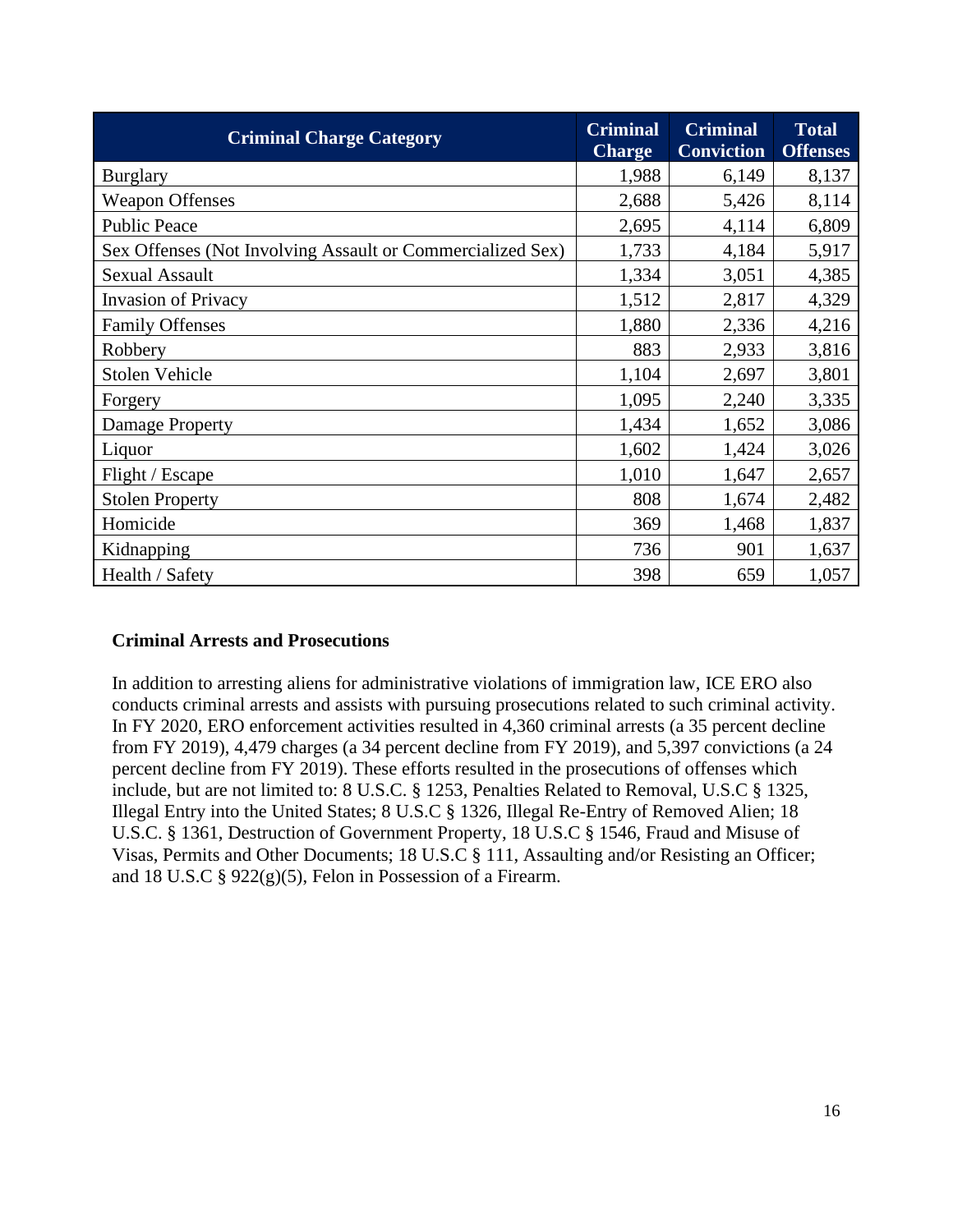

#### **Figure 12: FY 2018 – FY 2020 Prosecution Statistics**

## <span id="page-16-0"></span>**ICE Detainers**

A detainer is a request from ICE to local law enforcement agencies to notify DHS as early as practicable before a removable alien is released from local custody. Detainers also request that local law enforcement agencies maintain custody of the alien for a period not to exceed 48 hours beyond the time the alien would otherwise be released, which allows DHS to assume custody for removal purposes in accordance with federal law.

Detainers reduce potential risks to ERO officers, removable aliens, and the general public by allowing arrests to be made in secure custodial settings as opposed to at-large in communities. The use of detainers also conserves scarce government resources and allows ICE ERO to assume custody of criminal aliens before they have an opportunity to reoffend. In FY 2020, ICE ERO issued 122,233 detainers, and the aliens who were the subjects of these detainers had criminal histories<sup>13</sup> including, but not limited to, the following crimes: more than 1,900 homicide-related offenses, 1,900 kidnappings, 3,600 robberies, 42,800 assaults, and 11,900 sex crimes.

Similar to other decreases in interior enforcement activity due to COVID-19, the number of detainers issued in FY 2020 declined by 26 percent. Reduced detained populations in state and local jails, along ICE ERO's own temporary reduction in enforcement activity early in the pandemic, likely contributed to this decrease. However, ICE also continues to encounter jurisdictions that do not cooperate with its enforcement efforts and estimates that limited visibility into state and local law enforcement activities in non-cooperating jurisdictions also

<sup>&</sup>lt;sup>13</sup> "Criminal history" includes all criminal convictions and pending charges associated with the group of aliens who were the subjects of detainers in FY 2020. Criminal charges may be added or dropped at any point and convictions may be overturned, so this data is a snapshot in time but is representative of the serious criminal histories and corresponding public safety risk associated with this group of individuals.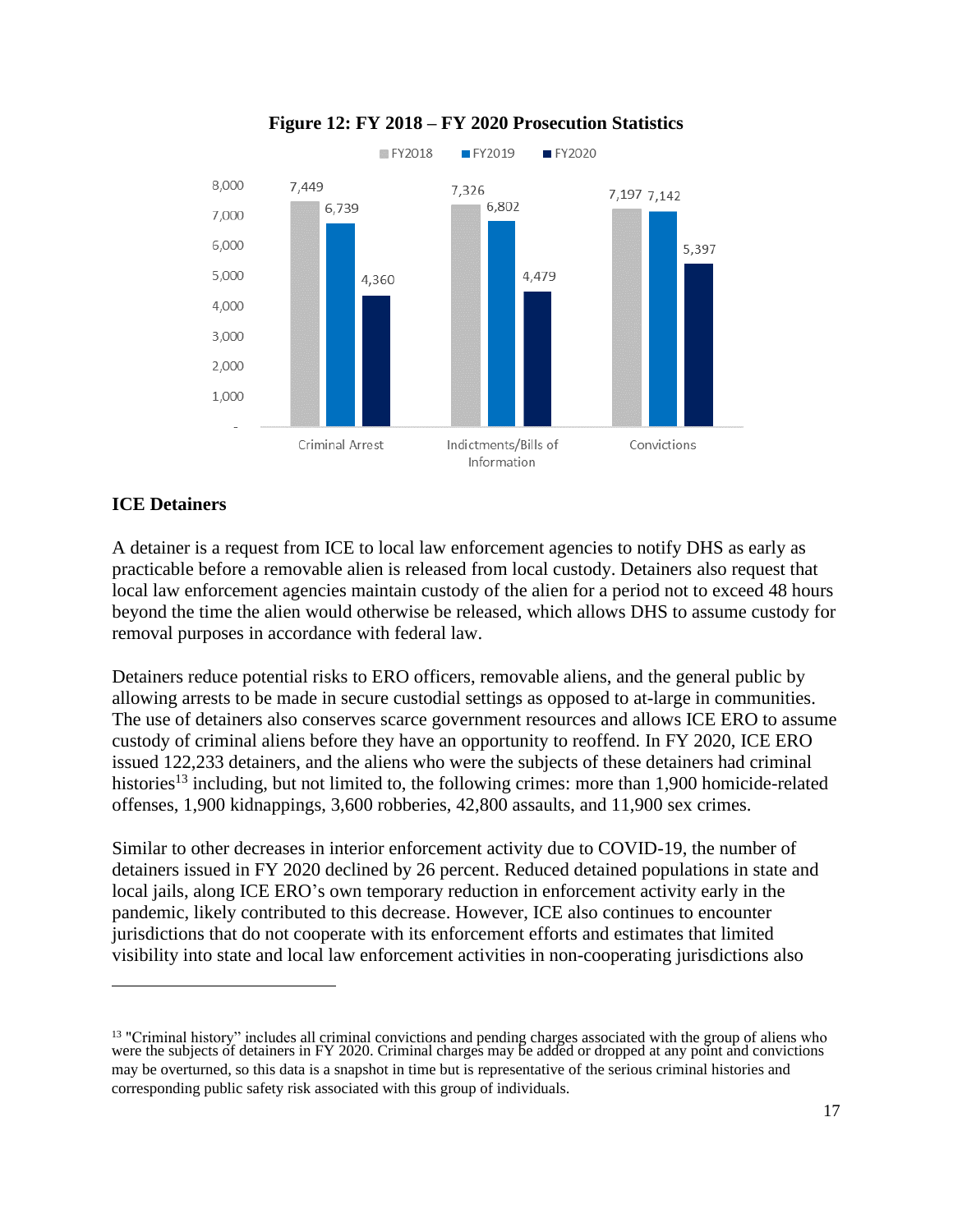impacted the number of detainers issued. Additionally, the court's ruling in *Gonzalez v. U.S. Immigr. and Customs Enf't*, 416 F. Supp. 3d 995 (C.D. Cal. 2019), which limited the agency's ability to lodge biometric detainers, may have further contributed to reduced activity in this area.



**Figure 13: FY 2018 – FY 2020 ICE ERO Detainers Issued**

#### <span id="page-17-0"></span>**ICE Removals**

An ICE removal is the compulsory and confirmed movement of an inadmissible or deportable alien out of the United States.<sup>14</sup> ICE removals include both aliens arrested by ICE ERO in the interior of the country and aliens who are apprehended by CBP and subsequently turned over to ICE ERO for removal. While ICE removal operations continued throughout FY 2020, the overall removal number decreased due to 1) much lower numbers of aliens arriving at the Southwest Border, 2) CBP's use of Title 42 authority, 3) a temporary decrease in ICE ERO enforcement actions within the interior of the country, 4) precautions taken by ICE ERO to help ensure the safety of those being removed, as well as staff and contractors, 5) restrictions on air travel, and 6) the reluctance of a number of countries to accept the return of their nationals early on in the pandemic. In FY 2020, ICE ERO conducted 185,884 removals, a 30 percent decrease over FY 2019. However, ICE ERO noted significant increases in removals to countries that were previously non-cooperative, including Bangladesh, Cuba, Haiti, and India, a direct result of engagement efforts by ICE and the Department of State (**Appendix B**).

<sup>&</sup>lt;sup>14</sup> ICE removals include removals and returns where aliens were turned over to ICE for removal efforts. This includes aliens who have received a final order of removal, as well as those who have been processed for Expedited Removal (ER) or Voluntary Return (VR) that are turned over to ICE for detention. Aliens processed for ER and not detained by ERO or VRs after June 1st, 2013 and not detained by ICE are primarily processed by the USBP. CBP should be contacted for those statistics.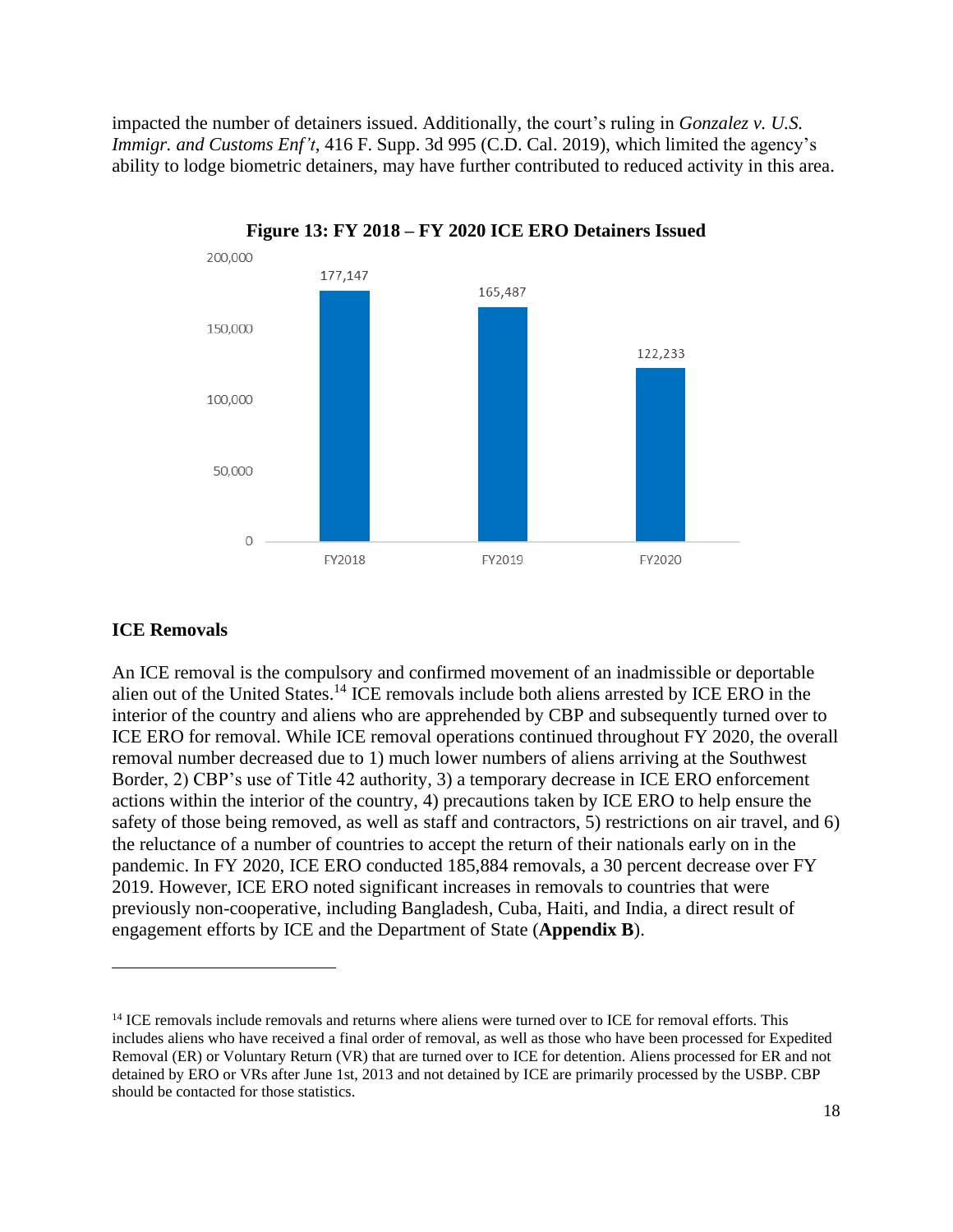During the pandemic, ICE ERO has taken significant steps toward safeguarding aliens with final orders of removal and does not remove any detainee who is confirmed or suspected of having COVID-19. Medical checks occur at several stages in custody, and if an individual exhibits symptom of respiratory disease, he or she is referred to a medical provider and segregated from others. Additionally, while the CDC recommends a temperature threshold of 100.4 degrees, out of an abundance of caution ICE ERO has lowered this threshold even further, to 99 degrees. Temperature checks are performed no more than 12 hours before a detainee's departure, and anyone recording a temperature of 99 degrees or higher or exhibiting symptoms of a health condition that is potentially contagious to other detainees, staff, or third parties is denied boarding and referred for further screening and evaluation. All detainees must wear a mask prior to arrival at the flight line, and ICE ERO also conducts COVID-19 testing prior to removal where deemed warranted/practicable and by specific bilateral arrangement with a given nation's government.



**Figure 14: FY 2018 – FY 2020 ICE Removals**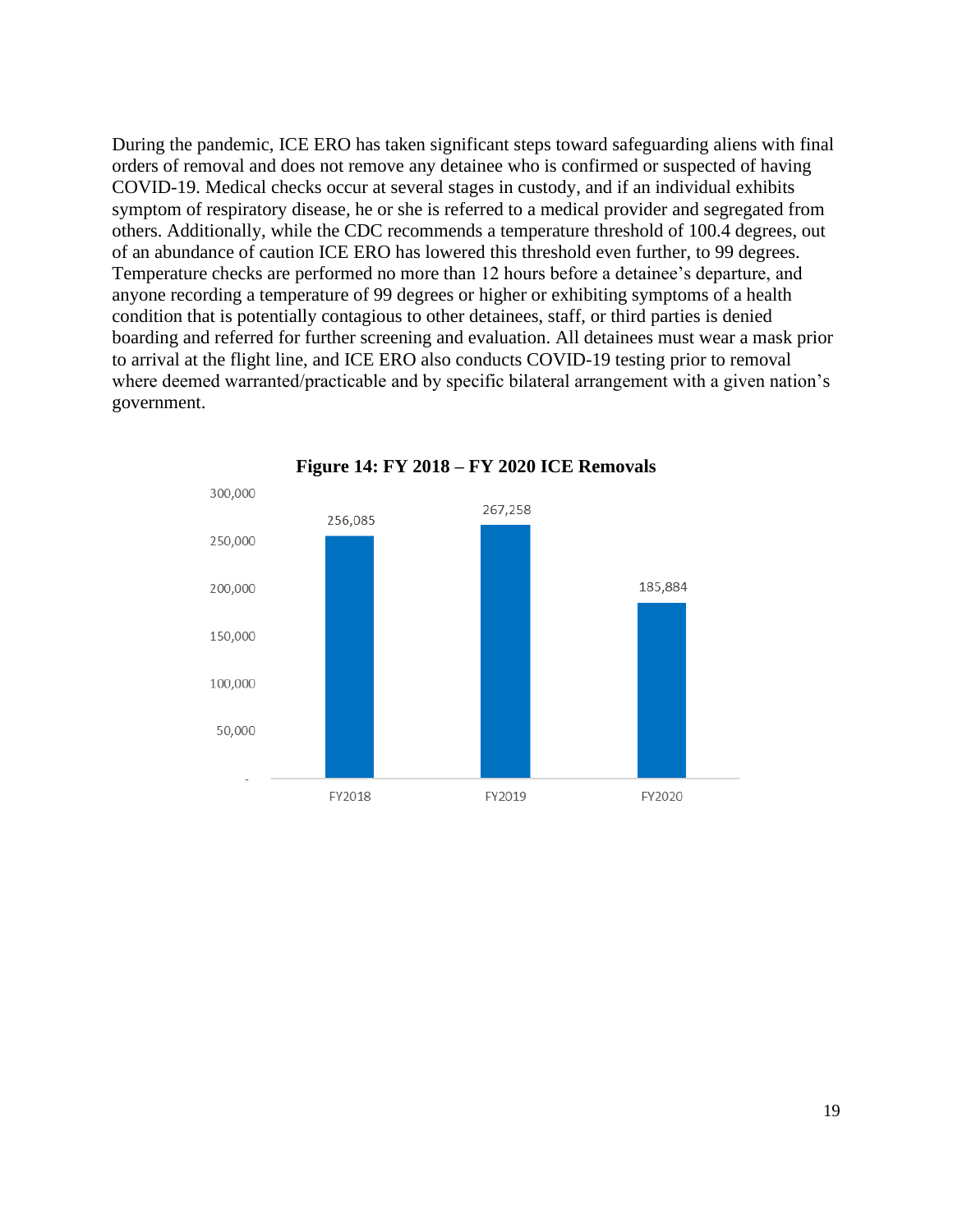

**Figure 15: FY 2018 – FY 2020 ICE Removals by Arresting Agency**





## <span id="page-19-0"></span>*Title 42 Expulsions*

In addition to the removal of aliens represented in Figures 14, 15, and 16, during FY 2020, ICE ERO also assisted CBP with a subset of Title 42 expulsions. While individuals returned to their last transit point or countries of origin under Title 42 authority represent CBP "expulsions" rather than ICE removals, ICE plays a supporting role in this process.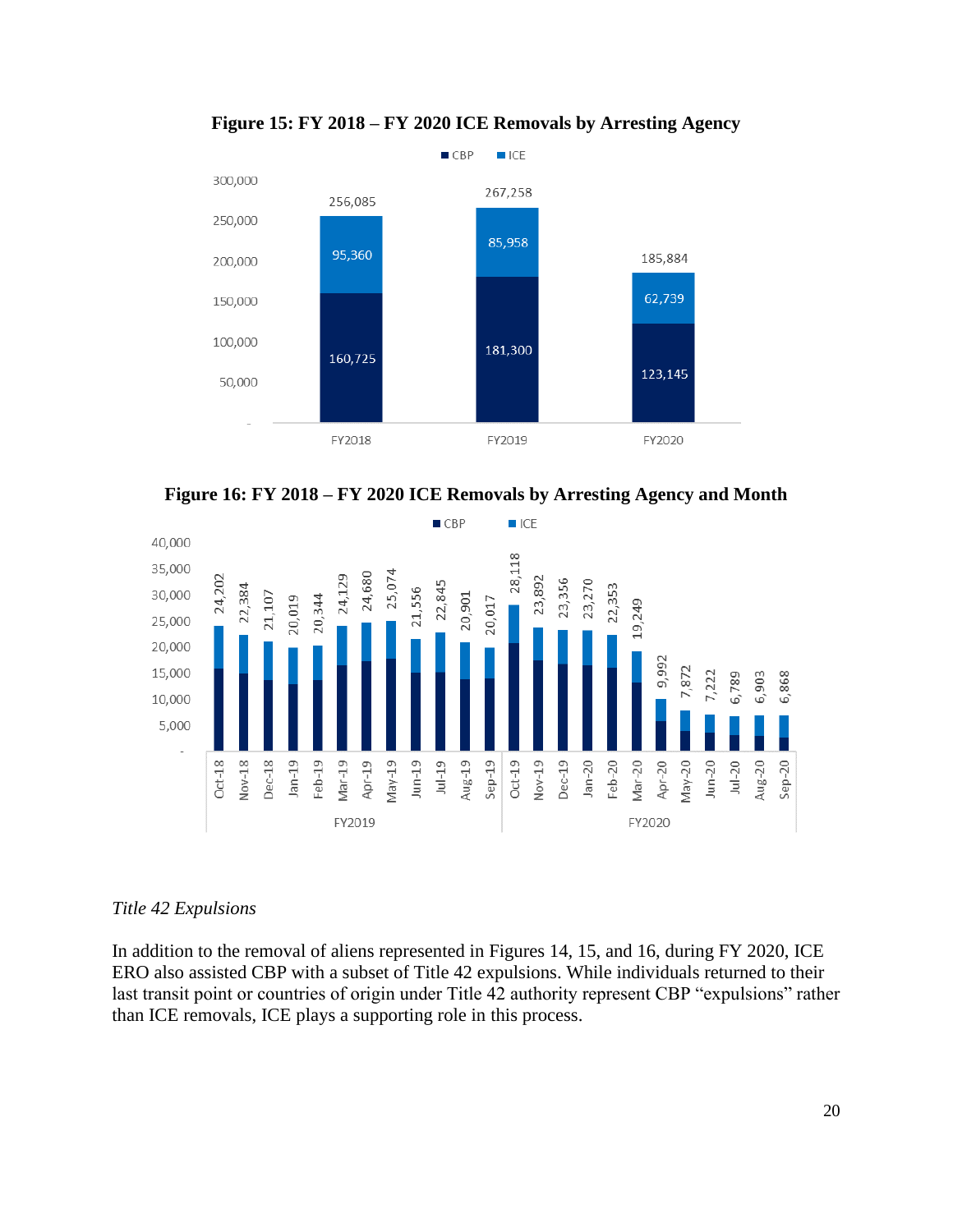During the COVID-19 pandemic, the CDC determined the potential introduction and spread of the virus in CBP stations and facilities presented a serious danger to migrants, CBP's frontline agents and officers, and the general populace. As a result, the U.S. Department of Health and Human Services issued an order pursuant to its authority under 42 U.S.C. §§ 265 and 268, which directs that DHS assist it in preventing the introduction into the United States persons who create a serious danger of introducing communicable diseases. On March 21, the CDC issued an order under Title 42 for assistance by DHS customs officers. Under this authority, illegal border crossers may be expeditiously returned to their country of last transit – Canada or Mexico – or, when such a return is not possible, to their country of origin. While both CBP and ICE are tasked with supporting the CDC in the application of Title 42, CBP determines which aliens are subject to Title 42 expulsions, while ERO's role is limited to obtaining a foreign government's authorization to receive Title 42 expulsions, as well as coordinating such expulsions. In FY 2020, from March 23 to September 30, ICE ERO assisted with more than 17,000 air charter expulsions under Title 42.

#### *Removals of USBP Apprehended Family Units and Unaccompanied Alien Children*

Since the initial surge at the Southwest Border in FY 2014 and through the start of FY 2020, the United States border experienced a sustained increase in arrivals of both family unit members and Unaccompanied Alien Children (UAC). The large number of arrivals placed a strain on DHS resources at the border, as well as United States Government resources in the interior of the country. During FY 2018, FY 2019, and FY 2020 as a whole, the U.S. Border Patrol (USBP) apprehended 601,534 family unit members and 148,012 UAC, while ICE ERO removed only 22,912 family unit members and 15,978 UAC during the same time period – a 3.8 percent and 10.8 percent removal rate, respectively.<sup>15</sup> Although apprehensions at the Southwest Border decreased during the COVID-19 pandemic, ICE anticipates a renewed increase in border arrivals once pandemic conditions in the United States subside, which may pose significant resource and policy challenges for the United States Government and DHS agencies.

In FY 2020 ICE ERO removed 14,499 aliens identified as family unit members based on USBP apprehension data from the initial surge in FY 2014 through FY 2020. Although these removals represent only a small percentage of overall family unit apprehensions, they increased by 154 percent from FY 2019, primarily as a result of the Electronic Nationality Verification (ENV) Program, which began in July 2019 and reduces time spent in detention by returning nationals of participating countries (currently El Salvador, Guatemala, and Honduras) in an expeditious manner by verifying nationality electronically. However, ICE notes that more than 13,000 of the family unit removals in FY 2020 (90 percent) occurred between October 2019 and March 2020, and the onset of the COVID-19 pandemic resulted in a sharp decrease.

<sup>&</sup>lt;sup>15</sup> ICE ERO removals of family unit members and UAC include all those identified as members of these populations by the USBP; some of the removals that occurred during this three-year time period may correspond to aliens who were apprehended prior to this time period.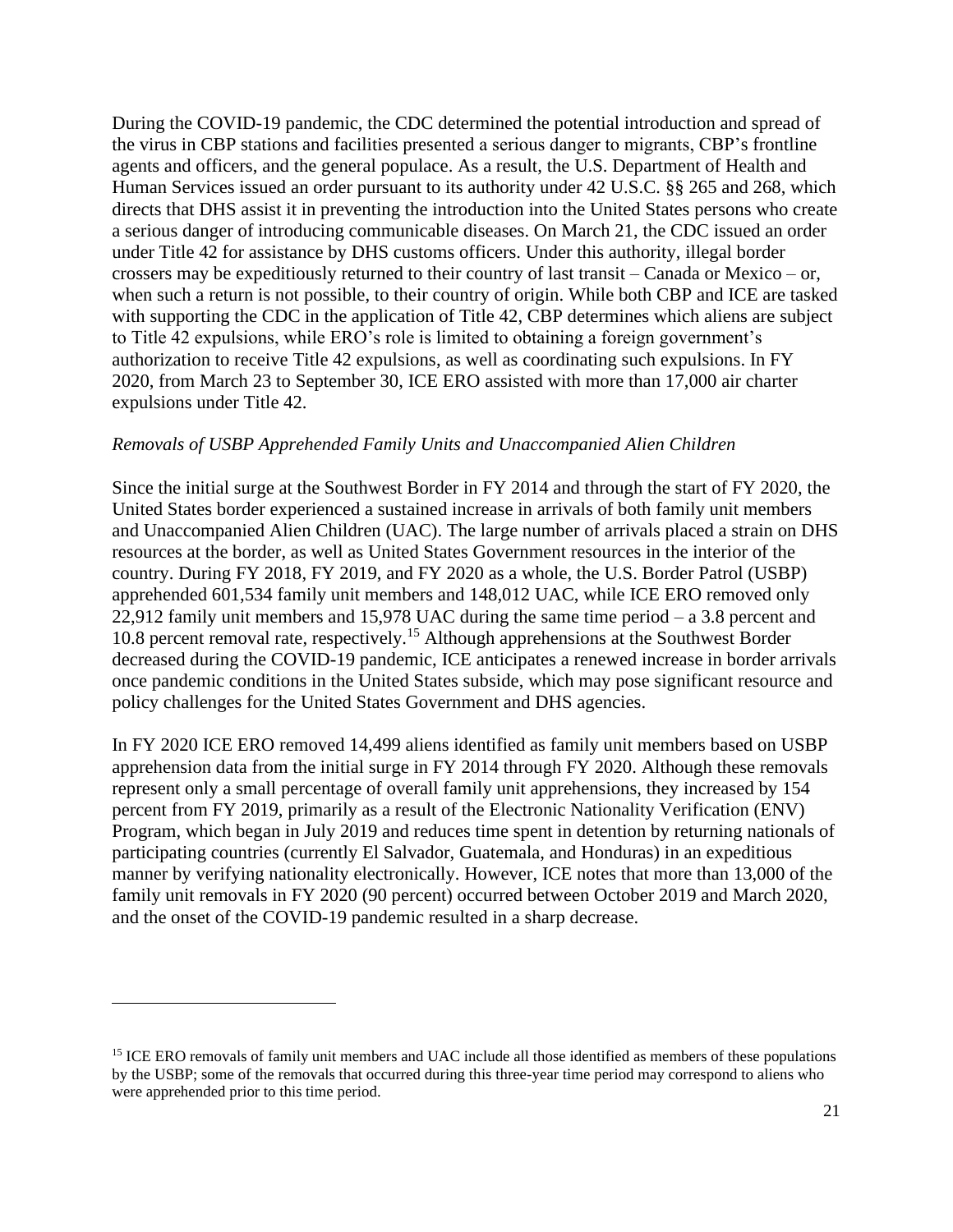In FY 2020 ICE ERO also removed 4,056 UAC who were identified as UAC from FY 2009 through FY 2020 based on USBP data.<sup>16</sup> The removals of UAC declined 36 percent from FY 2019.



**Figure 17: FY 2018 – FY 2020 ICE Removals of USBP-Identified Family Unit Apprehensions**



<span id="page-21-0"></span>

<sup>&</sup>lt;sup>16</sup> Removal counts are based on UAC designation at the time of initial book-in, and subjects may no longer be under the age of 18 at the time of removal.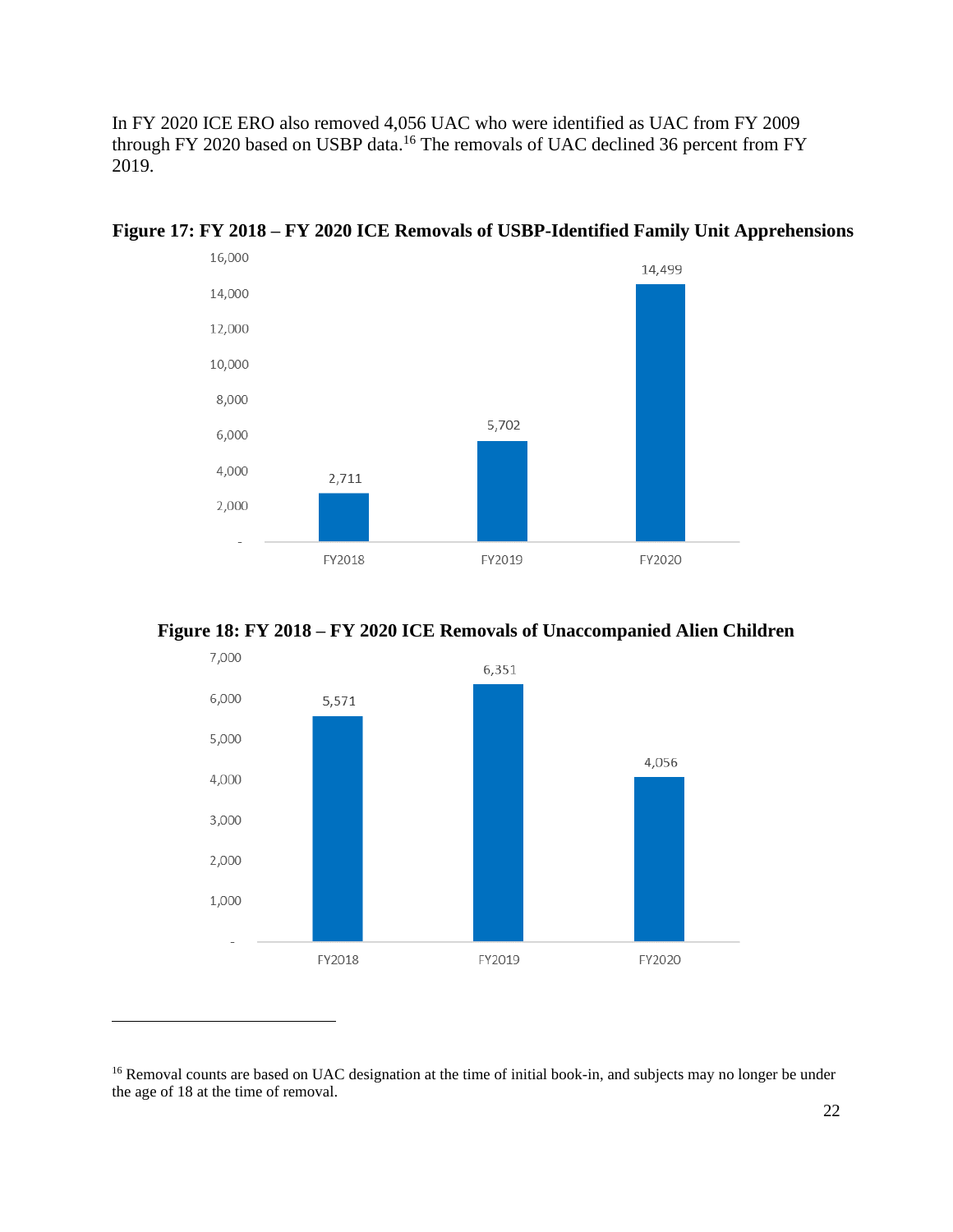#### *Removals by Criminality*

During FY 2020, ICE ERO maintained its commitment to removing those aliens posing the greatest risk to the safety and security of the United States. The vast majority of removals in FY 2020 were of aliens with a criminal history. For FY 2020 interior removals, meaning those who were initially arrested by ICE ERO (not CBP), 92 percent had criminal convictions or pending criminal charges.







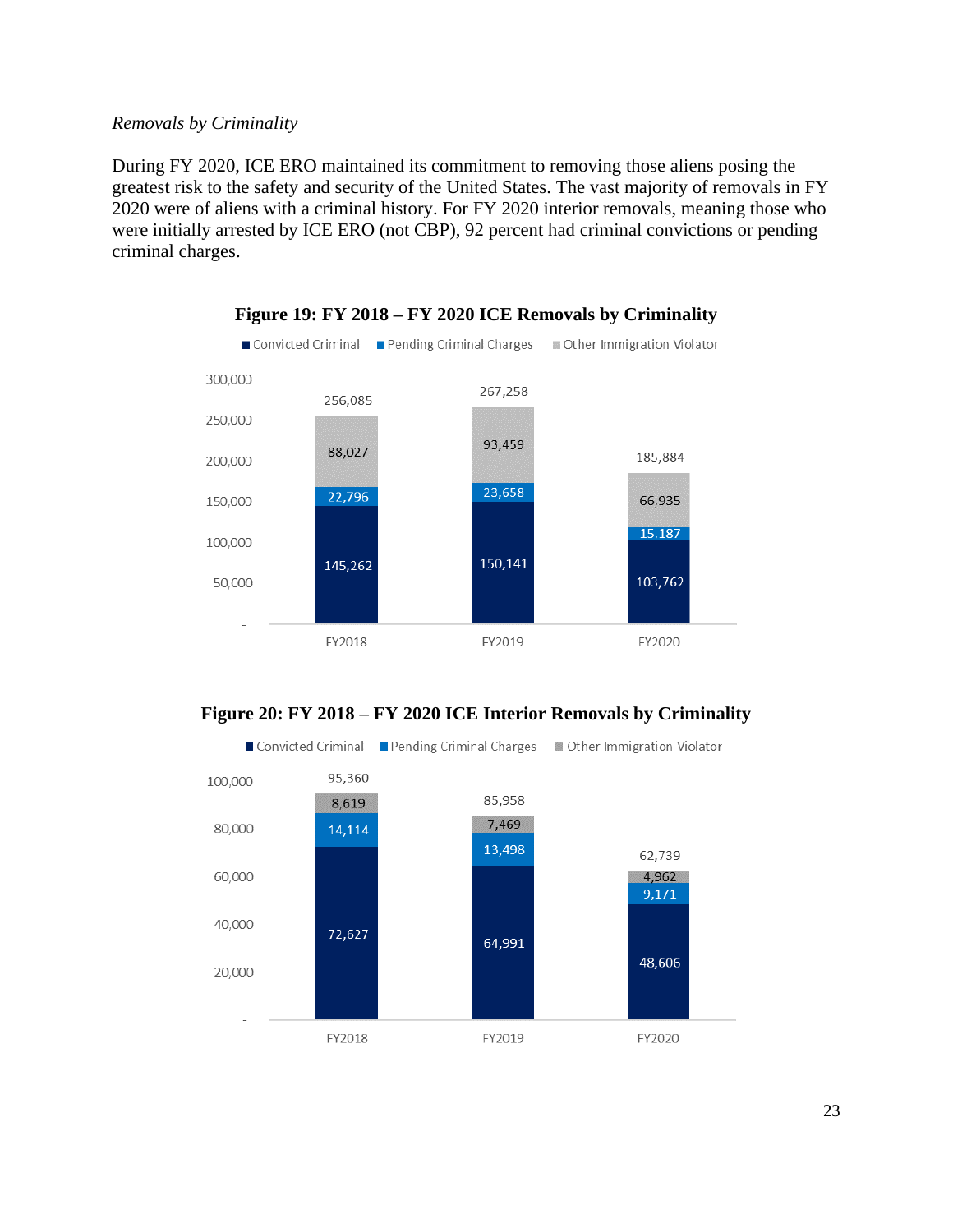ICE ERO removals of known or suspected gang members and known or suspected terrorists (KSTs) are instrumental to the agency's national security and public safety mission. ICE ERO identifies gang members and KSTs by checking an alien's background in federal law enforcement databases, conducting interviews with aliens, and reviewing information received from its law enforcement partners, which is noted accordingly in the agency's system of record. In FY 2020, ICE ERO removed 4,276 known or suspected gang members and 31 known or suspected terrorists.



**Figure 21: FY 2018 – FY 2020 ICE Removals of Known or Suspected Gang Members**

**Figure 22: FY 2018 – FY 2020 ICE Removals of Known or Suspected Terrorists**

<span id="page-23-0"></span>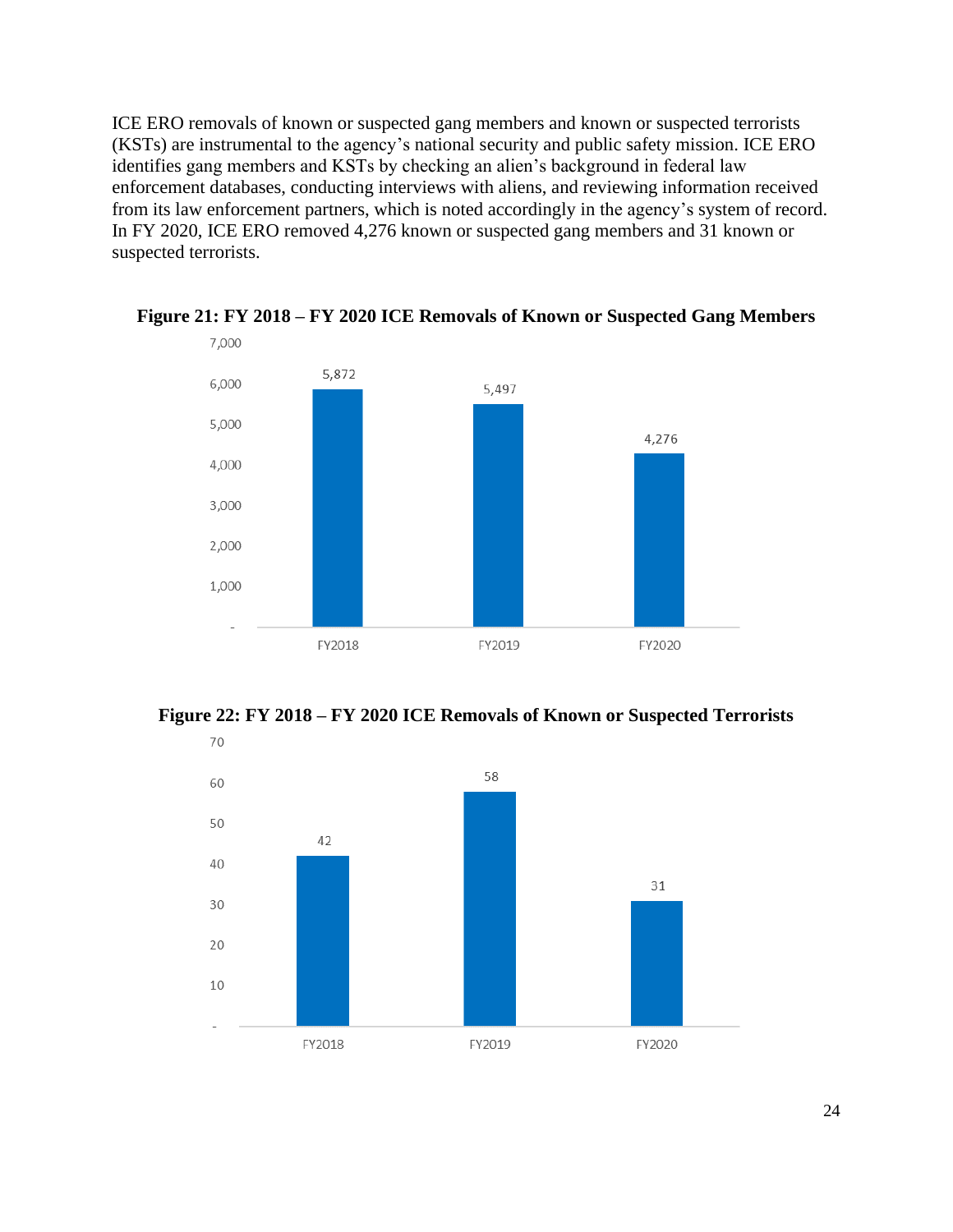## **Conclusion**

<span id="page-24-0"></span>As the agency primarily responsible for immigration enforcement efforts in the interior of the United States, ICE ERO plays a critical role in upholding the immigration laws set by the United States Congress, as well as helping ensure public safety and the integrity of the immigration system. Like many other agencies, ICE ERO was significantly impacted by the COVID-19 pandemic, with effects on its workforce, its enforcement operations, and the detained population. Despite the pandemic, however, key front-line law enforcement operations such as arrests of aliens who represent a threat to public safety or border security, management of the detained population, and removals of those who have received a final order have continued to the extent possible. As of the close of FY 2020, ICE ERO personnel continue to monitor and adapt to operational conditions resulting from the pandemic, and the agency continues to prepare for a shift in operational posture once current conditions resolve.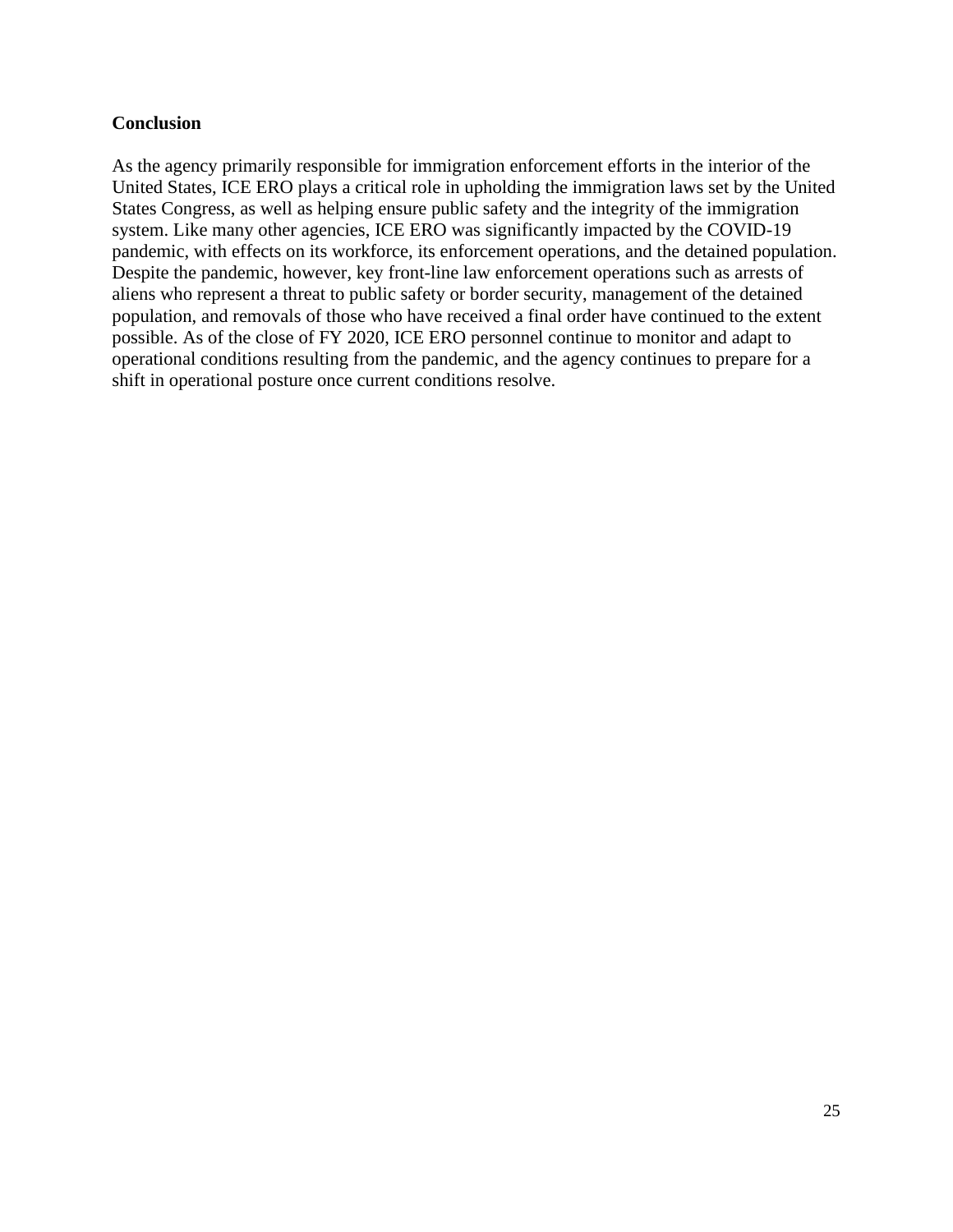## **Appendix**

<span id="page-25-0"></span>*Appendix A: Methodology*

#### Data Source

Data used to report ICE statistics are obtained through the ICE Integrated Decision Support (IIDS) system data warehouse.

Data Run Dates FY2020: IIDS v.1.34 run date 10/04/2020; ENFORCE Integrated Database (EID) as of 10/02/2020 FY2019: IIDS v.1.34 run date 10/06/2019; ENFORCE Integrated Database (EID) as of 10/04/2019 FY2018: IIDS v.1.34 run date 10/08/2018; ENFORCE Integrated Database (EID) as of 10/06/2018

## Removals

ICE Removals include removals and returns initiated by ICE and those initiated by other agencies in which aliens were turned over to ERO for repatriation efforts. Returns include Voluntary Returns, Voluntary Departures, and Withdrawals Under Docket Control. Any voluntary return recorded on or after June 1, 2013 without an ICE intake case is not recorded as an ICE removal.

Removals data are historical and remain static. In FY 2009, ERO began to "lock" removal statistics on October 5 at the end of each fiscal year and counted only aliens whose removal or return was already confirmed. Aliens removed or returned in that fiscal year but not confirmed until after October 5 were excluded from the locked data, and thus from ICE statistics. To ensure an accurate and complete representation of all removals and returns, ICE will count removals and returns confirmed after October 5 toward the next fiscal year. The number of removals in FY 2017, excluding the "lag" from FY 2016, was 220,649. The number of removals in FY 2018, excluding the "lag" from FY 2017, was 252,405. The number of removals in FY 2019, excluding the "lag" from FY 2018, was 262,591. The number of removals in FY 2020, excluding the "lag" from FY 2019, was 177,516.

## <span id="page-25-1"></span>*Appendix B: Removals by Country of Citizenship*

| Table X: FY 2018 – FY 2020 ICE Removals by Country of Citizenship <sup>17</sup> |                |                |                |
|---------------------------------------------------------------------------------|----------------|----------------|----------------|
| <b>Country of Citizenship</b>                                                   | <b>FY 2018</b> | <b>FY 2019</b> | <b>FY 2020</b> |
| <b>Total</b>                                                                    | 256,085        | 267,258        | 185,884        |
| <b>AFGHANISTAN</b>                                                              | 30             | 36             | 25             |
| <b>ALBANIA</b>                                                                  | 98             | 80             |                |
| <b>ALGERIA</b>                                                                  | 17             | 20             |                |

## **Table X: FY 2018 – FY 2020 ICE Removals by Country of Citizenship<sup>17</sup>**

 $17$  Country of citizenship is reported as it appears in ICE's system of record at the time the data is pulled but may be updated as additional information is discovered or verified.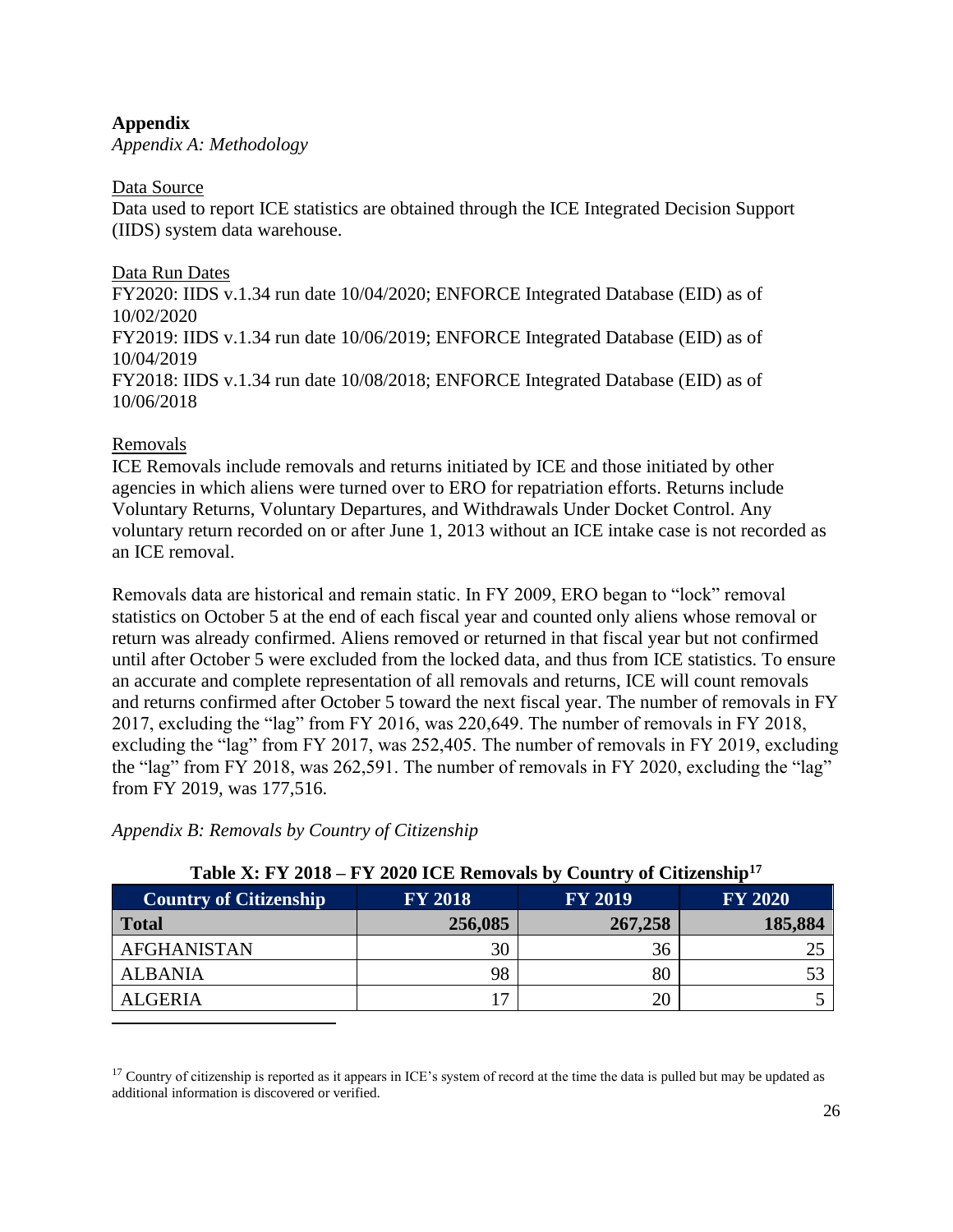| <b>Country of Citizenship</b> | <b>FY 2018</b> | <b>FY 2019</b> | <b>FY 2020</b> |
|-------------------------------|----------------|----------------|----------------|
| <b>ANDORRA</b>                | $\theta$       | $\overline{0}$ | $\mathbf{1}$   |
| <b>ANGOLA</b>                 | 32             | 40             | 43             |
| <b>ANGUILLA</b>               | $\theta$       | $\overline{2}$ | $\theta$       |
| ANTIGUA-BARBUDA               | 24             | 12             | 6              |
| <b>ARGENTINA</b>              | 121            | 130            | 87             |
| <b>ARMENIA</b>                | 27             | 48             | 31             |
| <b>ARUBA</b>                  | 1              | 1              | $\overline{0}$ |
| <b>AUSTRALIA</b>              | 39             | 40             | 39             |
| <b>AUSTRIA</b>                | $\overline{7}$ | 8              | 6              |
| <b>AZERBAIJAN</b>             | 14             | 10             | 9              |
| <b>BAHAMAS</b>                | 101            | 109            | 76             |
| <b>BAHRAIN</b>                | $\mathbf{1}$   | $\overline{2}$ | $\overline{0}$ |
| <b>BANGLADESH</b>             | 147            | 159            | 305            |
| <b>BARBADOS</b>               | 17             | 29             | 6              |
| <b>BELARUS</b>                | 10             | 18             | 11             |
| <b>BELGIUM</b>                | 17             | 7              | 10             |
| <b>BELIZE</b>                 | 91             | 90             | 78             |
| <b>BENIN</b>                  | 10             | 9              | 5              |
| <b>BERMUDA</b>                | 5              | $\overline{2}$ |                |
| <b>BHUTAN</b>                 | $\mathbf{1}$   | 1              | $\theta$       |
| <b>BOLIVIA</b>                | 81             | 64             | 49             |
| <b>BOSNIA-HERZEGOVINA</b>     | 47             | 36             | 27             |
| <b>BOTSWANA</b>               | 1              | 3              | $\overline{2}$ |
| <b>BRAZIL</b>                 | 1,691          | 1,770          | 1,902          |
| <b>BRITISH VIRGIN ISLANDS</b> | 1              | 4              | 5              |
| <b>BRUNEI</b>                 | $\overline{0}$ | $\overline{0}$ | $\overline{0}$ |
| <b>BULGARIA</b>               | 34             | 21             | 21             |
| <b>BURKINA FASO</b>           | 35             | 20             | $\overline{4}$ |
| <b>BURMA</b>                  | 40             | 29             | 26             |
| <b>BURUNDI</b>                | 14             | 5              | 10             |
| <b>CAMBODIA</b>               | 110            | 80             | 32             |
| <b>CAMEROON</b>               | 72             | 76             | 54             |
| <b>CANADA</b>                 | 342            | 318            | 320            |
| <b>CAPE VERDE</b>             | 68             | 50             | 15             |
| <b>CAYMAN ISLANDS</b>         | $\theta$       | 3              | 1              |
| <b>CENTRAL AFRICAN</b>        |                |                |                |
| <b>REPUBLIC</b>               | $\overline{2}$ | $\tau$         | $\mathbf{1}$   |
| <b>CHAD</b>                   | 13             | 3              | $\mathbf{1}$   |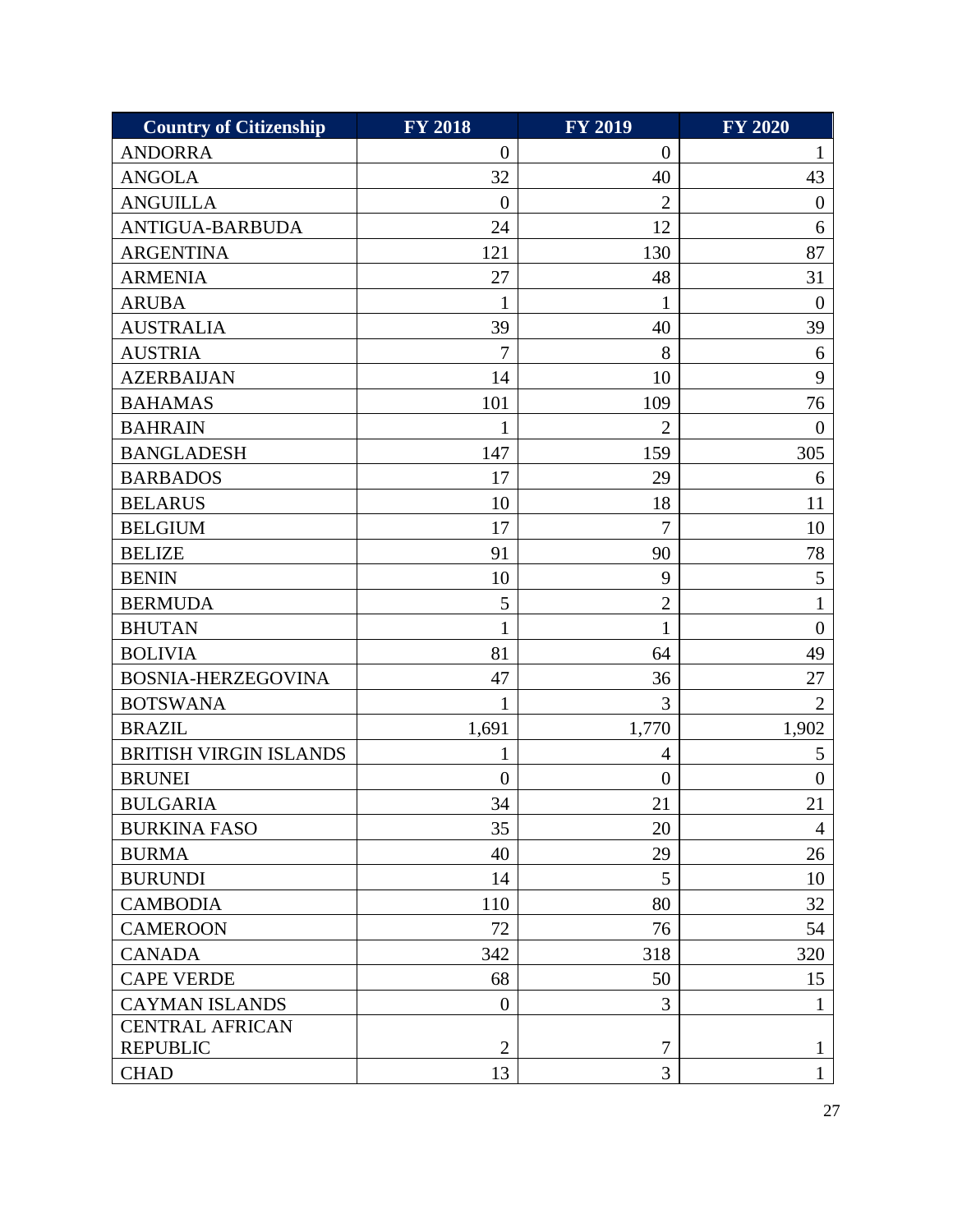| <b>Country of Citizenship</b> | <b>FY 2018</b> | <b>FY 2019</b>   | <b>FY 2020</b>   |
|-------------------------------|----------------|------------------|------------------|
| <b>CHILE</b>                  | 166            | 253              | 351              |
| CHINA, PEOPLES                |                |                  |                  |
| <b>REPUBLIC OF</b>            | 726            | 637              | 337              |
| <b>CHRISTMAS ISLAND</b>       | $\theta$       | $\overline{0}$   | $\overline{0}$   |
| <b>COLOMBIA</b>               | 1,162          | 1,158            | 931              |
| <b>COMOROS</b>                | $\theta$       | $\boldsymbol{0}$ | $\overline{0}$   |
| <b>CONGO</b>                  | 18             | 15               | 12               |
| <b>COSTA RICA</b>             | 162            | 176              | 130              |
| <b>CROATIA</b>                | 12             | 9                | 4                |
| <b>CUBA</b>                   | 463            | 1,179            | 1,583            |
| <b>CYPRUS</b>                 | 3              | 1                | $\overline{2}$   |
| <b>CZECH REPUBLIC</b>         | 47             | 56               | 22               |
| <b>CZECHOSLOVAKIA</b>         | $\overline{4}$ | $\overline{2}$   | $\mathbf{1}$     |
| DEM REP OF THE CONGO          | 79             | 81               | 96               |
| <b>DENMARK</b>                | $\overline{2}$ | 5                | 12               |
| <b>DJIBOUTI</b>               | 3              | $\overline{3}$   | $\boldsymbol{0}$ |
| <b>DOMINICA</b>               | 19             | 16               | 13               |
| DOMINICAN REPUBLIC            | 1,769          | 2,186            | 1,835            |
| <b>EAST TIMOR</b>             | $\overline{0}$ | $\theta$         | $\boldsymbol{0}$ |
| <b>ECUADOR</b>                | 1,264          | 2,253            | 2,951            |
| <b>EGYPT</b>                  | 85             | 57               | 78               |
| <b>EL SALVADOR</b>            | 15,445         | 18,981           | 12,590           |
| <b>EQUATORIAL GUINEA</b>      | 5              | 5                | 7                |
| <b>ERITREA</b>                | 62             | 49               | 37               |
| <b>ESTONIA</b>                | 13             | 9                | 6                |
| <b>ESWATINI</b>               | $\overline{0}$ | 1                | $\overline{0}$   |
| <b>ETHIOPIA</b>               | 36             | 32               | 43               |
| <b>FIJI</b>                   | 21             | 11               | 9                |
| <b>FINLAND</b>                | 3              | 3                | $\overline{4}$   |
| <b>FRANCE</b>                 | 85             | 78               | 83               |
| <b>FRENCH GUIANA</b>          | $\theta$       | $\overline{2}$   | $\overline{0}$   |
| FRENCH POLYNESIA              | $\overline{0}$ | $\overline{2}$   | $\overline{0}$   |
| <b>GABON</b>                  | 6              | 8                | 4                |
| <b>GAMBIA</b>                 | 111            | 124              | 45               |
| <b>GEORGIA</b>                | 20             | 38               | 44               |
| <b>GERMANY</b>                | 72             | 77               | 63               |
| <b>GHANA</b>                  | 243            | 203              | 121              |
| <b>GREECE</b>                 | 22             | 32               | 17               |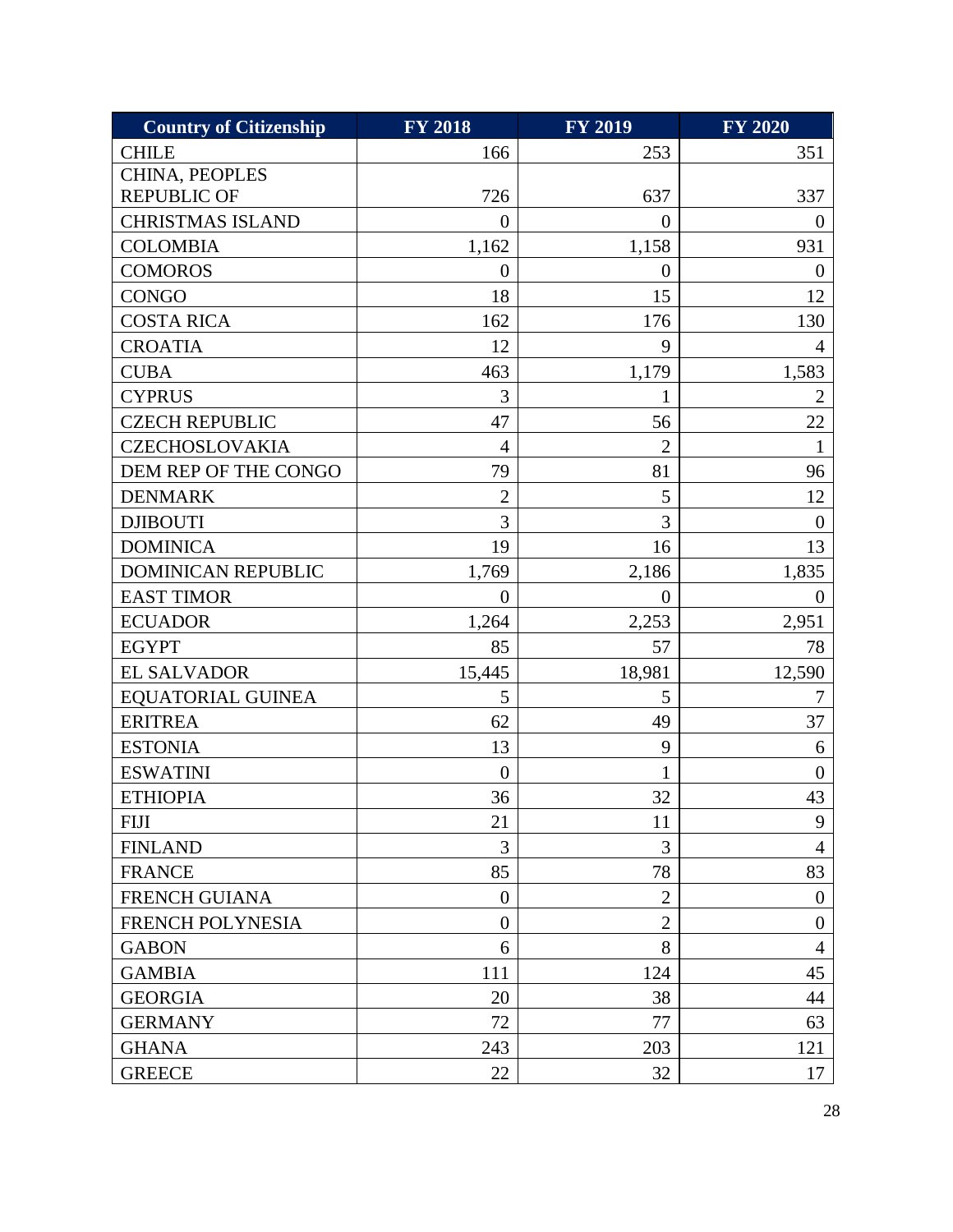| <b>Country of Citizenship</b> | <b>FY 2018</b> | <b>FY 2019</b> | <b>FY 2020</b> |
|-------------------------------|----------------|----------------|----------------|
| <b>GRENADA</b>                | 9              | 13             | 6              |
| <b>GUADELOUPE</b>             | 1              | 1              | 1              |
| <b>GUATEMALA</b>              | 50,390         | 54,919         | 29,790         |
| <b>GUINEA</b>                 | 219            | 102            | 44             |
| <b>GUINEA-BISSAU</b>          | 5              | 4              | $\overline{0}$ |
| <b>GUYANA</b>                 | 142            | 125            | 84             |
| <b>HAITI</b>                  | 934            | 690            | 895            |
| <b>HONDURAS</b>               | 28,894         | 41,800         | 21,139         |
| <b>HONG KONG</b>              | 15             | $\overline{7}$ | 3              |
| <b>HUNGARY</b>                | 81             | 71             | 44             |
| <b>ICELAND</b>                | $\overline{2}$ | $\theta$       |                |
| <b>INDIA</b>                  | 611            | 1,616          | 2,312          |
| <b>INDONESIA</b>              | 110            | 77             | 62             |
| <b>IRAN</b>                   | 22             | 21             | 16             |
| <b>IRAQ</b>                   | 48             | 84             | 32             |
| <b>IRELAND</b>                | 47             | 33             | 19             |
| <b>ISRAEL</b>                 | 93             | 89             | 52             |
| <b>ITALY</b>                  | 125            | 140            | 139            |
| <b>IVORY COAST</b>            | 82             | 39             | 41             |
| <b>JAMAICA</b>                | 792            | 751            | 523            |
| <b>JAPAN</b>                  | 28             | 21             | 27             |
| <b>JORDAN</b>                 | 94             | 106            | 70             |
| <b>KAZAKHSTAN</b>             | 30             | 26             | 25             |
| <b>KENYA</b>                  | 140            | 122            | 85             |
| <b>KIRIBATI</b>               | $\overline{0}$ | $\overline{0}$ | $\overline{0}$ |
| <b>KOREA</b>                  | 32             | 59             | 23             |
| <b>KOSOVO</b>                 | 14             | 15             | 13             |
| <b>KUWAIT</b>                 | 11             | 21             | 14             |
| <b>KYRGYZSTAN</b>             | 15             | 19             | 3              |
| <b>LAOS</b>                   | 8              | 5              | 11             |
| <b>LATVIA</b>                 | 17             | 15             | 19             |
| <b>LEBANON</b>                | 51             | 48             | 41             |
| <b>LESOTHO</b>                | $\mathbf{1}$   | $\overline{0}$ | $\overline{0}$ |
| <b>LIBERIA</b>                | 113            | 108            | 112            |
| <b>LIBYA</b>                  | 8              | 6              | $\overline{4}$ |
| <b>LIECHTENSTEIN</b>          | $\overline{0}$ | $\overline{0}$ | $\overline{0}$ |
| <b>LITHUANIA</b>              | 49             | 37             | 22             |
| <b>LUXEMBOURG</b>             | $\overline{0}$ | $\overline{0}$ | $\mathbf{1}$   |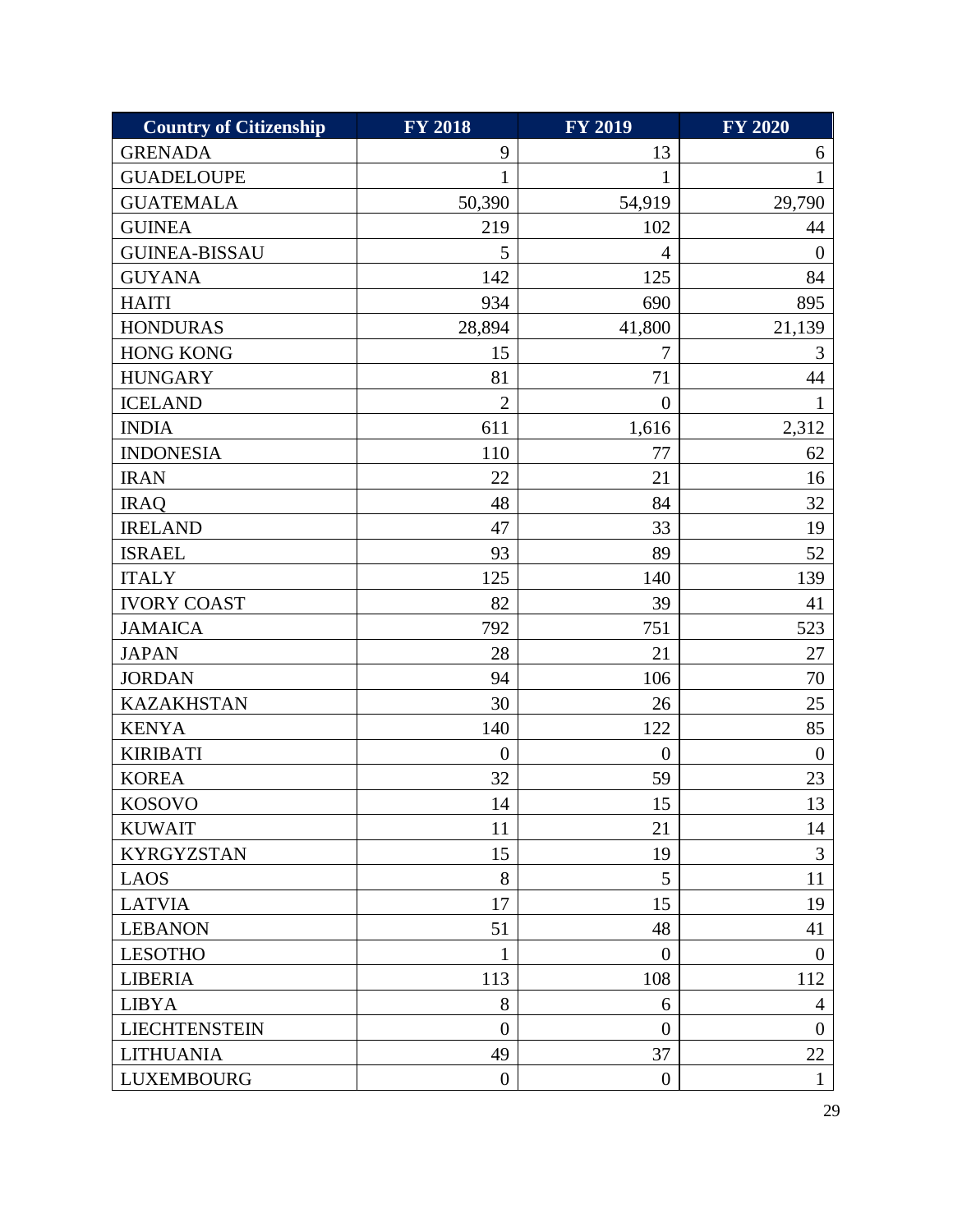| <b>Country of Citizenship</b> | <b>FY 2018</b>   | <b>FY 2019</b>   | <b>FY 2020</b>   |
|-------------------------------|------------------|------------------|------------------|
| <b>MACAU</b>                  | 1                | $\overline{2}$   | $\mathbf{1}$     |
| <b>MACEDONIA</b>              | 18               | $\boldsymbol{0}$ | $\overline{0}$   |
| <b>MADAGASCAR</b>             | 1                | $\boldsymbol{0}$ | $\boldsymbol{0}$ |
| <b>MALAWI</b>                 | $\overline{3}$   | 1                | $\overline{2}$   |
| <b>MALAYSIA</b>               | 11               | 9                | 11               |
| <b>MALDIVES</b>               | 1                | $\boldsymbol{0}$ | $\overline{0}$   |
| <b>MALI</b>                   | 63               | 52               | 15               |
| <b>MALTA</b>                  | $\overline{0}$   | $\mathbf{1}$     | 1                |
| <b>MARSHALL ISLANDS</b>       | 35               | 32               | 16               |
| <b>MARTINIQUE</b>             | $\theta$         | $\overline{0}$   | $\theta$         |
| <b>MAURITANIA</b>             | 98               | 41               | 25               |
| <b>MAURITIUS</b>              | $\overline{0}$   | 1                | $\overline{0}$   |
| <b>MEXICO</b>                 | 141,045          | 127,492          | 100,388          |
| MICRONESIA,                   |                  |                  |                  |
| FEDERATED STATES OF           | 99               | 91               | 24               |
| <b>MOLDOVA</b>                | 38               | 28               | 17               |
| <b>MONACO</b>                 | $\theta$         | $\theta$         | $\overline{0}$   |
| <b>MONGOLIA</b>               | 28               | 19               | 19               |
| <b>MONTENEGRO</b>             | 18               | 23               | $\overline{7}$   |
| <b>MONTSERRAT</b>             | 1                | 1                | $\overline{0}$   |
| <b>MOROCCO</b>                | 58               | 33               | 27               |
| <b>MOZAMBIQUE</b>             | $\boldsymbol{0}$ | 3                | $\overline{2}$   |
| <b>NAMIBIA</b>                | $\overline{2}$   | $\overline{0}$   | $\overline{0}$   |
| <b>NAURU</b>                  | $\overline{0}$   | $\overline{0}$   | 1                |
| <b>NEPAL</b>                  | 45               | 162              | 97               |
| <b>NETHERLANDS</b>            | 40               | 40               | 31               |
| <b>NETHERLANDS</b>            |                  |                  |                  |
| <b>ANTILLES</b>               | 2                | 6                | 4                |
| NEW CALEDONIA                 | $\overline{0}$   | $\overline{0}$   | $\overline{0}$   |
| <b>NEW ZEALAND</b>            | 24               | 22               | 13               |
| <b>NICARAGUA</b>              | 879              | 2,240            | 1,416            |
| <b>NIGER</b>                  | 5                | 13               | 5                |
| <b>NIGERIA</b>                | 369              | 286              | 199              |
| NORTH KOREA                   | $\overline{0}$   | $\overline{0}$   | $\mathbf{0}$     |
| NORTH MACEDONIA               | $\theta$         | 15               | 10               |
| <b>NORWAY</b>                 | 7                | 9                | 11               |
| <b>OMAN</b>                   | $\overline{0}$   | $\overline{0}$   | $\overline{2}$   |
| <b>PAKISTAN</b>               | 235              | 202              | 207              |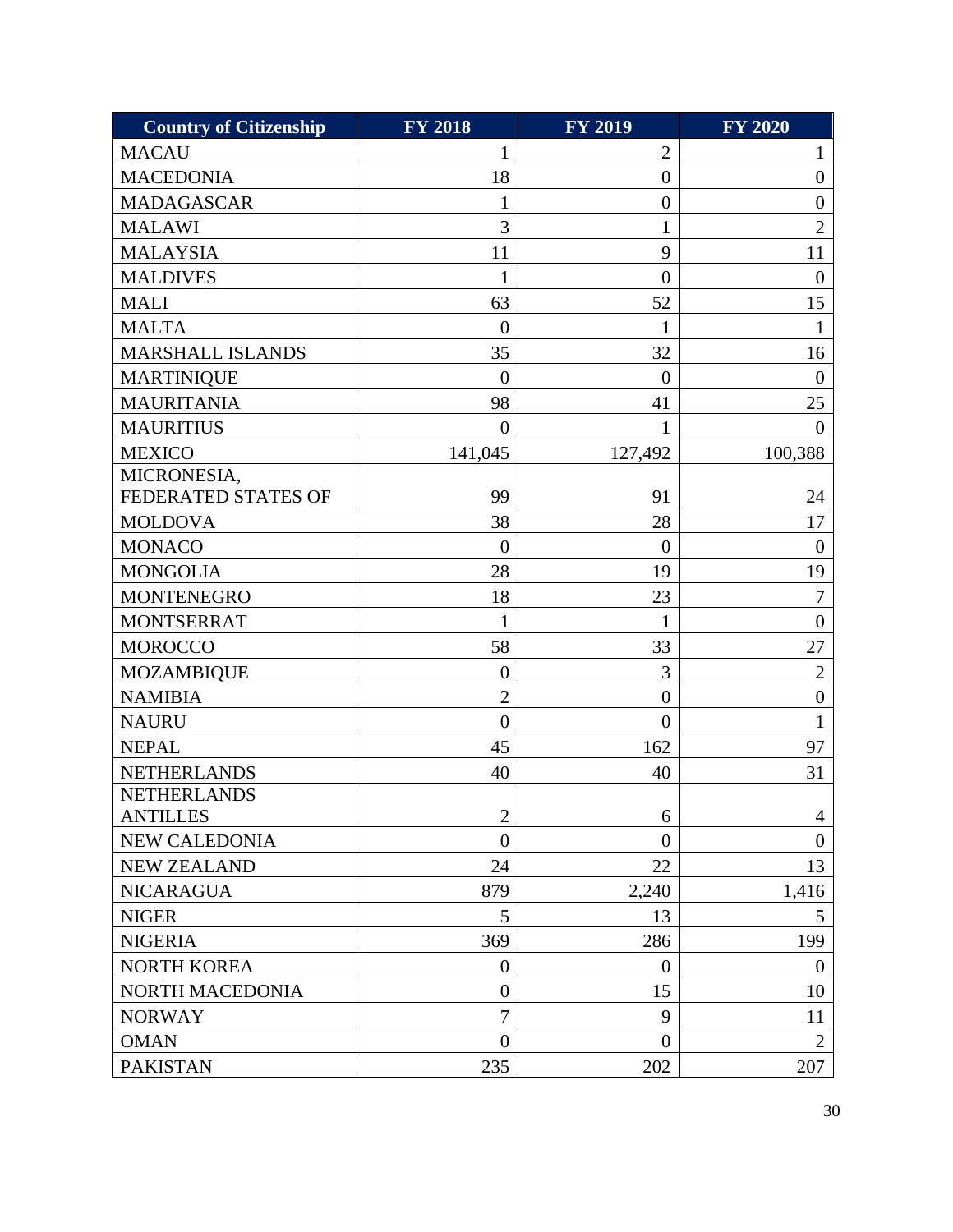| <b>Country of Citizenship</b> | <b>FY 2018</b>   | <b>FY 2019</b> | <b>FY 2020</b> |
|-------------------------------|------------------|----------------|----------------|
| <b>PALAU</b>                  | 9                | 10             | $\overline{4}$ |
| <b>PALESTINE</b>              | $\overline{0}$   | $\overline{0}$ | $\overline{0}$ |
| <b>PANAMA</b>                 | 59               | 55             | 36             |
| PAPUA NEW GUINEA              | 1                | $\overline{2}$ | 1              |
| <b>PARAGUAY</b>               | 6                | 7              | 9              |
| <b>PERU</b>                   | 581              | 571            | 353            |
| <b>PHILIPPINES</b>            | 217              | 176            | 120            |
| PITCAIRN ISLANDS              | $\theta$         | $\overline{0}$ | $\theta$       |
| <b>POLAND</b>                 | 123              | 135            | 102            |
| <b>PORTUGAL</b>               | 96               | 101            | 47             |
| QATAR                         | $\overline{2}$   | 3              |                |
| <b>REUNION</b>                | $\overline{0}$   | $\overline{0}$ | $\overline{0}$ |
| <b>ROMANIA</b>                | 403              | 400            | 263            |
| <b>RUSSIA</b>                 | 107              | 153            | 108            |
| <b>RWANDA</b>                 | $\overline{2}$   | 12             | 8              |
| <b>SAMOA</b>                  | 30               | 17             | 4              |
| <b>SAN MARINO</b>             | $\overline{0}$   | $\overline{0}$ | $\overline{0}$ |
| <b>SAO TOME AND PRINCIPE</b>  | $\overline{0}$   | $\overline{0}$ | $\overline{0}$ |
| <b>SAUDI ARABIA</b>           | 135              | 79             | 60             |
| <b>SENEGAL</b>                | 125              | 55             | 52             |
| <b>SERBIA</b>                 | 30               | 31             | 16             |
| <b>SERBIA AND</b>             |                  |                |                |
| <b>MONTENEGRO</b>             | $\overline{2}$   | $\overline{c}$ | 1              |
| <b>SEYCHELLES</b>             | $\overline{0}$   | 1              | 1              |
| <b>SIERRA LEONE</b>           | 79               | 86             | 23             |
| <b>SINGAPORE</b>              | 6                | 3              | 5              |
| <b>SLOVAKIA</b>               | 35               | 22             | 12             |
| <b>SLOVENIA</b>               | $\mathbf{1}$     | 1              | $\overline{2}$ |
| <b>SOLOMON ISLANDS</b>        | $\boldsymbol{0}$ | $\overline{0}$ | $\overline{0}$ |
| <b>SOMALIA</b>                | 229              | 151            | 112            |
| <b>SOUTH AFRICA</b>           | 42               | 39             | 31             |
| <b>SOUTH KOREA</b>            | 122              | 127            | 129            |
| <b>SOUTH SUDAN</b>            | 61               | 65             | 41             |
| <b>SPAIN</b>                  | 209              | 259            | 235            |
| <b>SRI LANKA</b>              | 36               | 112            | 119            |
| <b>ST. HELENA</b>             | $\overline{0}$   | $\overline{0}$ | $\overline{0}$ |
| <b>ST. KITTS-NEVIS</b>        | 15               | 11             | 3              |
| <b>ST. LUCIA</b>              | 28               | 22             | 10             |